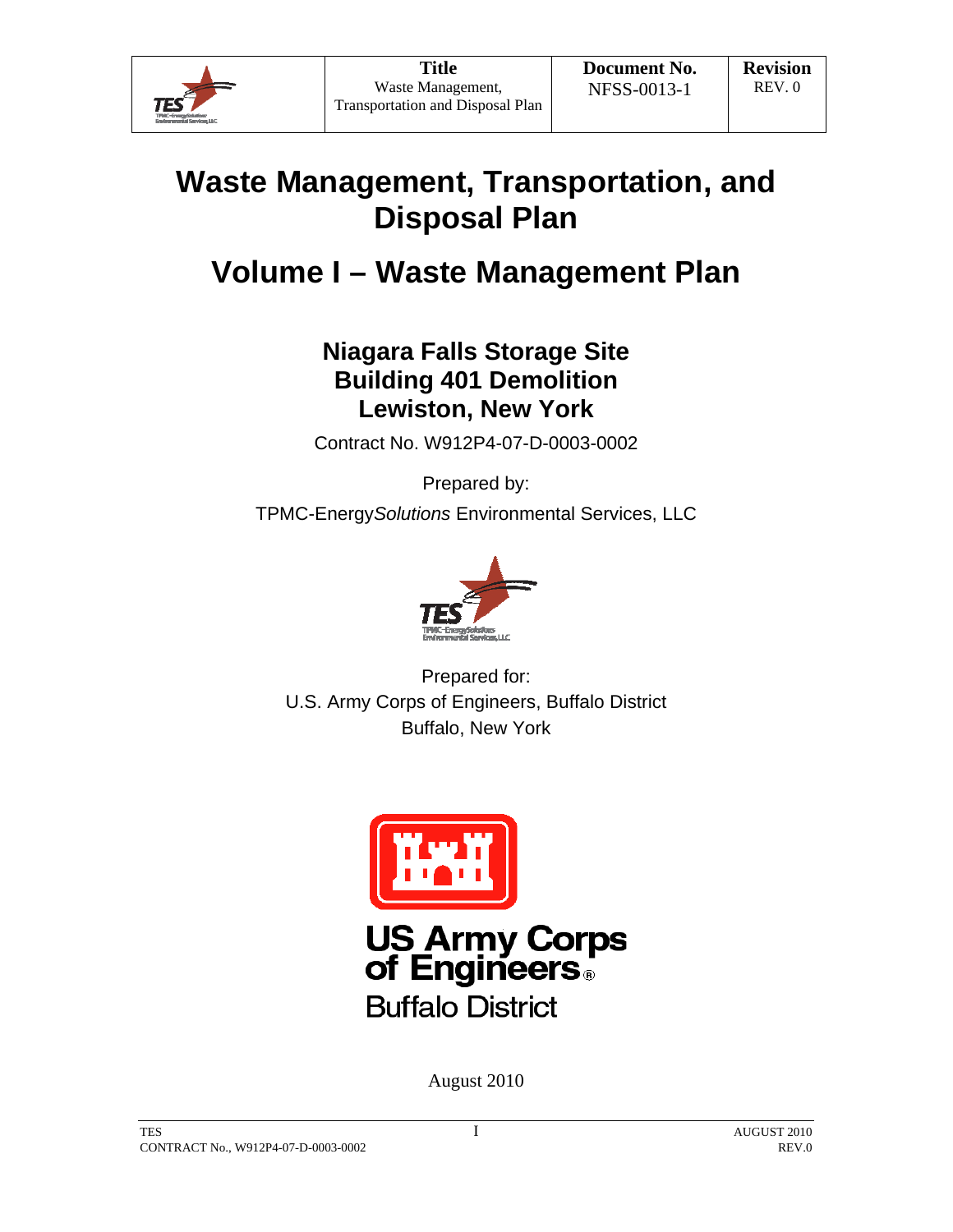

# **Waste Management Plan**

# **Niagara Falls Storage Site Building 401 Demolition Lewiston, New York**

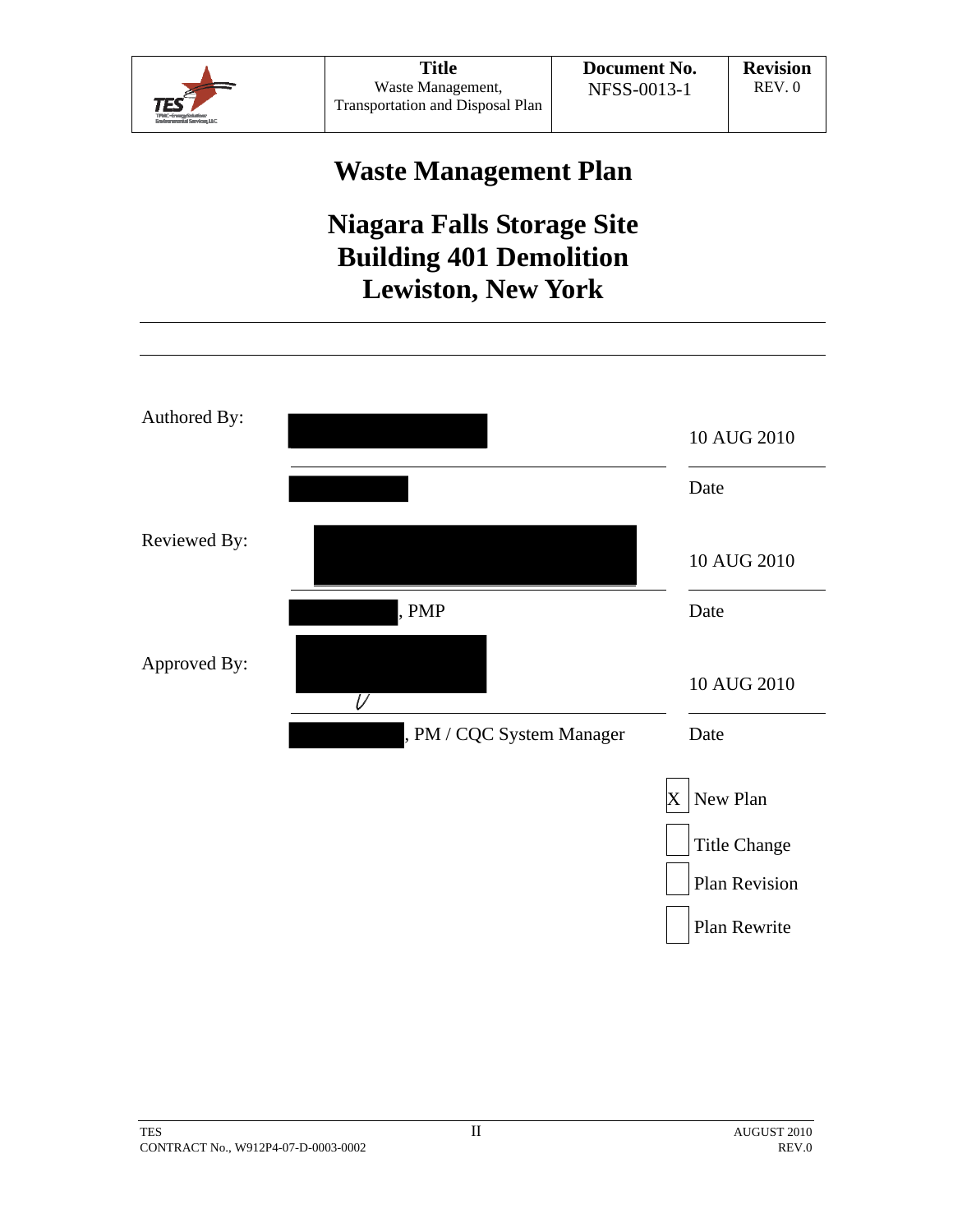|                                                      | <b>Title</b>                                          | Document No. | <b>Revision</b> |
|------------------------------------------------------|-------------------------------------------------------|--------------|-----------------|
| TES                                                  | Waste Management,<br>Transportation and Disposal Plan | NFSS-0013-1  | REV.0           |
| TPMC-Engravaminations<br>Environmental Sanvices, LLC |                                                       |              |                 |

#### **CERTIFICATION OF INDEPENDENT TECHNICAL REVIEW**

#### **COMPLETION OF INDEPENDENT TECHNICAL REVIEW**

TES, LLC (TES) has DRAFTED the *Waste Management Plan* (volume 2 of the *Waste Management, Transportation, and Disposal Plan*) for the Niagara Falls Storage Site Building 401 Demolition Project located in Lewiston, New York. Notice is hereby given that an independent technical review has been conducted that is appropriate to address all regulatory and compliance issues appropriate to ensure management of all waste and materials generated as a result of the Niagara Falls Storage Site Building 401 demolition, as defined in the TES NFSS Waste Management Plan. During the independent technical review, compliance with established policy principles and procedures, utilizing justified and valid assumptions, was verified. This included review of assumptions; methods, procedures, and material used in analyses; alternatives evaluated; the appropriateness of data used and level of data obtained; and reasonableness of the results, including whether the product meets the customer's needs consistent with existing USACE policy.

Signature/TES Report Preparer Date 28 MAY 2010

Signature/TES Independent Technical Reviewer Date 28 MAY 2010

Signature/TES Independent Technical Reviewer Date 28 MAY 2010

 $\sigma$ 

**Independent Technical Review Team Members:** 

| <b>CERTIFICATION OF INDEPENDENT TECHNICAL REVIEW</b> |                                                                                                          |                 |                |  |  |
|------------------------------------------------------|----------------------------------------------------------------------------------------------------------|-----------------|----------------|--|--|
|                                                      | Significant concerns and the explanation of the resolution are as follows:                               |                 |                |  |  |
| Item                                                 | <b>Technical Concerns</b>                                                                                | Possible Impact | Resolutions    |  |  |
|                                                      | <b>Transportation and Disposal Plan</b>                                                                  |                 |                |  |  |
| 1                                                    | See attached sheets                                                                                      |                 |                |  |  |
|                                                      |                                                                                                          |                 |                |  |  |
|                                                      |                                                                                                          |                 |                |  |  |
|                                                      | As noted above, all concerns resulting from independent technical review of the plan have been resolved. |                 |                |  |  |
|                                                      |                                                                                                          |                 |                |  |  |
| Signature/                                           |                                                                                                          |                 | Date 28 MAY 10 |  |  |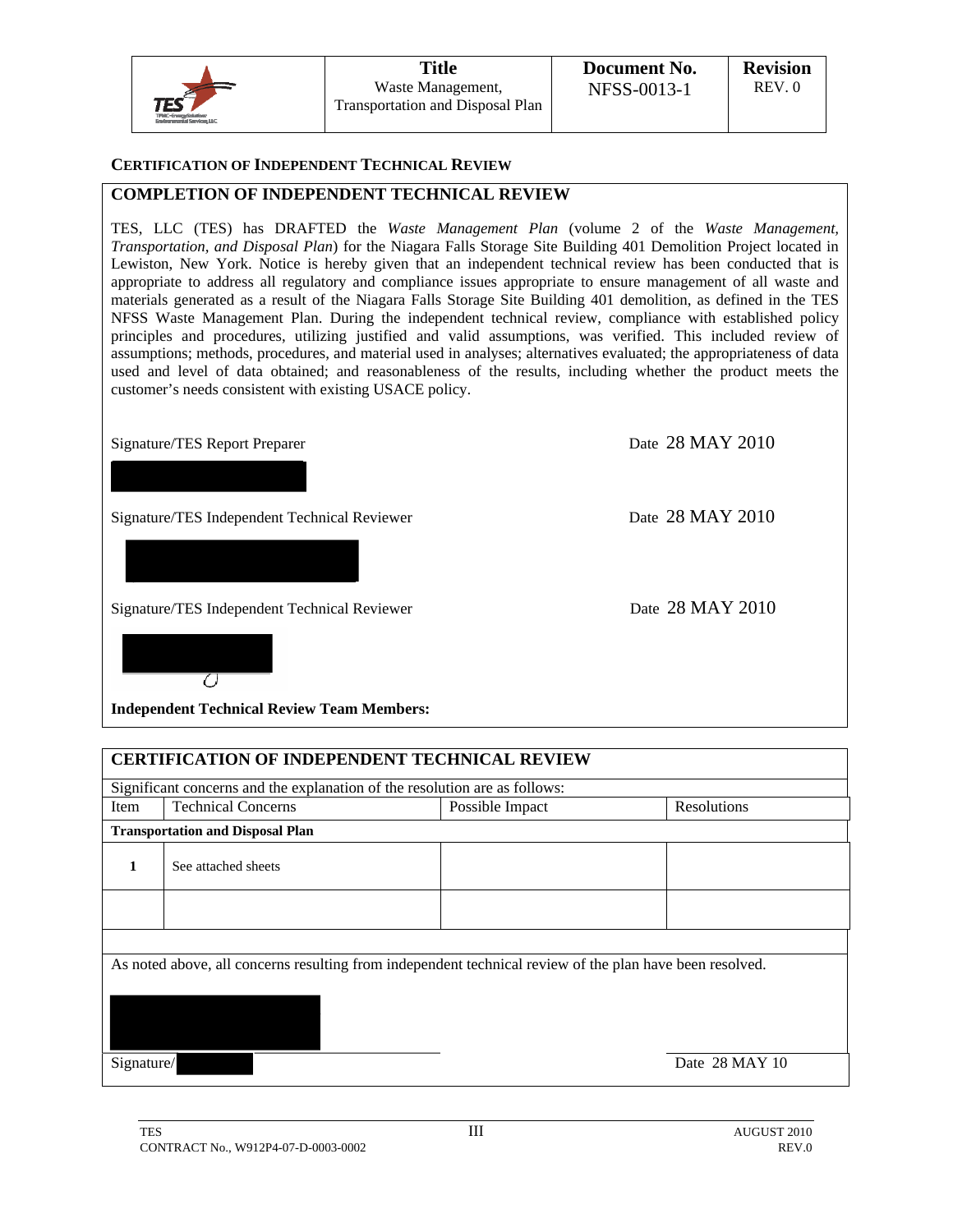

# **TABLE OF CONTENTS**

| 1.0                                           |                                                                                                                                                                                                                                                                           |  |
|-----------------------------------------------|---------------------------------------------------------------------------------------------------------------------------------------------------------------------------------------------------------------------------------------------------------------------------|--|
| 2.0                                           |                                                                                                                                                                                                                                                                           |  |
| 2.1<br>2.2                                    |                                                                                                                                                                                                                                                                           |  |
| 3.0                                           |                                                                                                                                                                                                                                                                           |  |
| 4.0                                           |                                                                                                                                                                                                                                                                           |  |
| 4.1<br>4.2<br>4.3<br>4.4                      |                                                                                                                                                                                                                                                                           |  |
| 5.0                                           | <b>WASTE GENERATION PLANNING AND FORECASTING  4</b>                                                                                                                                                                                                                       |  |
| 5.1<br>5.2<br>5.3<br>5.4<br>5.5<br>5.6<br>5.7 | 5.1.1<br>5.2.1<br>Non-Contaminated, Non-Regulated Wastes and Recyclable Materials 7<br>5.2.2<br>5.2.3<br>5.2.4<br>5.2.5                                                                                                                                                   |  |
| 6.0                                           |                                                                                                                                                                                                                                                                           |  |
| 6.1<br>6.2<br>6.3<br>6.4<br>6.5<br>6.6        |                                                                                                                                                                                                                                                                           |  |
| 7.0                                           | <b>WASTE STREAM PACKAGING, TRANSPORT, AND DISPOSTION 11</b>                                                                                                                                                                                                               |  |
| 7.1                                           | Non-Exempt (Low Level Radioactive Waste) Solid Waste  11<br>Non-Exempt (Low-Level Radioactive Waste) Waste Package<br>7. I . I<br>Non-Exempt (Low-Level Radioactive Waste) Waste Package<br>7.1.2<br>Non-Exempt (Low-Level Radioactive Waste) Waste Packaging 12<br>7.1.3 |  |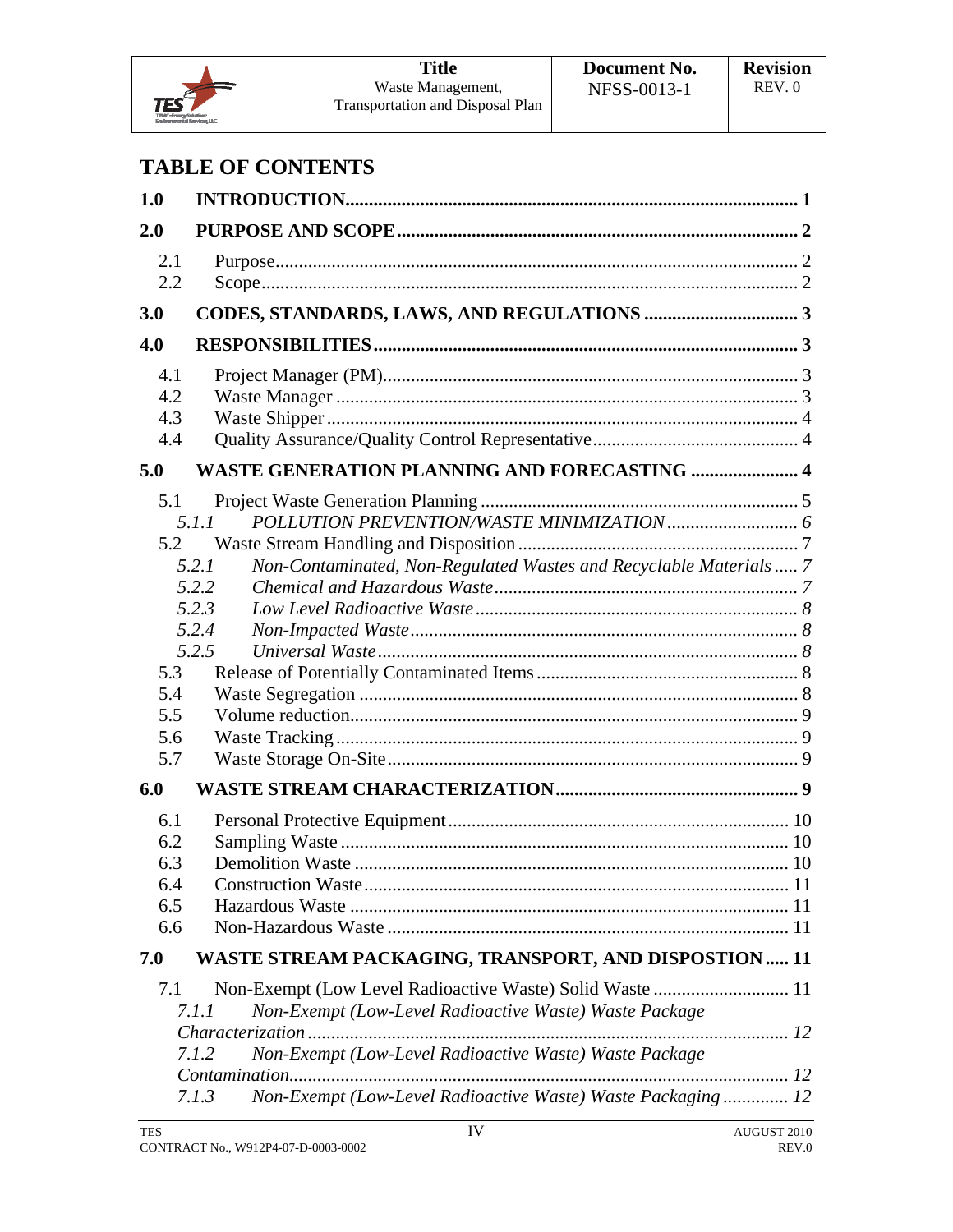**TES** 

|      | 7.1.4<br>Non-Exempt (Low-Level Radioactive Waste) Waste Package Storage and |  |
|------|-----------------------------------------------------------------------------|--|
|      |                                                                             |  |
| 7.2  |                                                                             |  |
|      | 7.2.1                                                                       |  |
|      | 7.2.2                                                                       |  |
|      | Hazardous Waste Package Storage and Transportation 13<br>7.2.3              |  |
| 7.3  |                                                                             |  |
| 7.4  |                                                                             |  |
|      | Sample Waste Packaging, Storage, and Transportation 14<br>7.4.1             |  |
| 8.0  |                                                                             |  |
| 8.1  |                                                                             |  |
| 8.2  |                                                                             |  |
| 8.3  |                                                                             |  |
| 8.4  | Hazardous Waste and Mixed Low-Level Radioactive Waste (MLLRW) 15            |  |
| 8.5  |                                                                             |  |
| 9.0  | OFF-SITE ANALYSIS QUALITY ASSURANCE AND DATA QUALITY                        |  |
|      |                                                                             |  |
| 10.0 |                                                                             |  |
| 10.1 |                                                                             |  |
| 10.2 |                                                                             |  |
| 10.3 |                                                                             |  |
| 11.0 |                                                                             |  |
| 12.0 |                                                                             |  |
| 13.0 | PROBLEM IDENTIFICATION AND CORRECTIVE ACTIONS  19                           |  |
| 13.1 |                                                                             |  |
| 13.2 |                                                                             |  |
| 14.0 | <b>MANAGEMENT AND INDEPENDENT ASSESSMENTS 20</b>                            |  |
| 14.1 |                                                                             |  |
|      |                                                                             |  |
| 14.2 |                                                                             |  |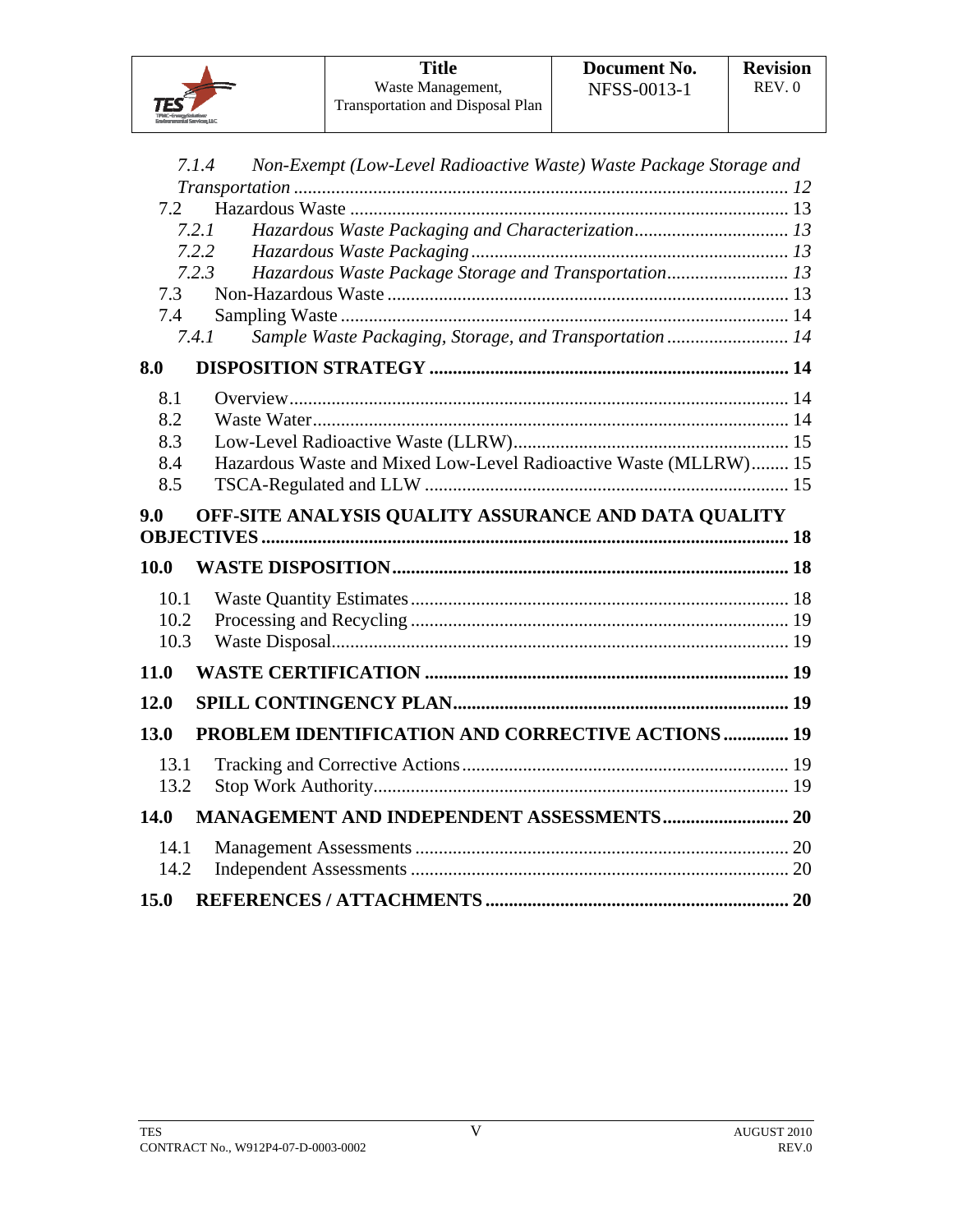

# ACRONYMS

| Bq            | Becquerel                                                         |
|---------------|-------------------------------------------------------------------|
| C&D           | <b>Construction and Demolition</b>                                |
| <b>CERCLA</b> | Comprehensive Environmental Response, Compensation, Liability Act |
| <b>CFR</b>    | Code of Federal Regulations                                       |
| $\text{cm}^2$ | <b>Square Centimeter</b>                                          |
| COC           | Chain of Custody                                                  |
| <b>DOE</b>    | Department of Energy                                              |
| DOE-EM        | Department of Energy - Environmental Management                   |
| <b>DOT</b>    | Department of Transportation                                      |
| dpm           | Disintegrations Per Minute                                        |
| DQO           | Data Quality Objective                                            |
| EPA           | <b>Environmental Protection Agency</b>                            |
| <b>FSP</b>    | <b>Field Sampling Plan</b>                                        |
| $ft^2$        | <b>Square Foot</b>                                                |
| <b>FUSRAP</b> | Formerly Utilized Sites Remedial Action Program                   |
| <b>HMR</b>    | Hazardous Materials Regulations                                   |
| <b>IATA</b>   | <b>International Air Transport Association</b>                    |
| <b>IDW</b>    | <b>Investigation Derived Waste</b>                                |
| <b>ISMS</b>   | <b>Integrated Safety Management Systems</b>                       |
| <b>LLRW</b>   | Low Level Radioactive Waste                                       |
| <b>NFSS</b>   | Niagara Falls Storage Site                                        |
| <b>NRC</b>    | <b>Nuclear Regulatory Commission</b>                              |
| <b>NTS</b>    | Nevada Test Site                                                  |
| <b>NYCRR</b>  | New York Official Compilation of Codes, Rules, and Regulations    |
| <b>NYSDEC</b> | New York State Department of Environmental Compliance             |
| <b>PCB</b>    | Polychlorobiphenyls                                               |
| PM            | Project Manager                                                   |
| <b>POTW</b>   | <b>Publicly Owned Treatment Works</b>                             |
| <b>PPE</b>    | Personal Protective Equipment                                     |
| QA            | <b>Quality Assurance</b>                                          |
| QC            | <b>Quality Control</b>                                            |
| <b>RAM</b>    | Radioactive Material                                              |
| <b>RCRA</b>   | <b>Resource Conservation and Recovery Act</b>                     |
| <b>TES</b>    | TMPC-EnergySolutions, LLC                                         |
| <b>TSCA</b>   | <b>Toxic Substances Control Act</b>                               |
| <b>TSDF</b>   | Treatment, Storage, and Disposal Facility                         |
| <b>USACE</b>  | <b>United States Corps of Engineers</b>                           |
| <b>WAC</b>    | Waste Acceptance Criteria                                         |
| WMP           | <b>Waste Management Plan</b>                                      |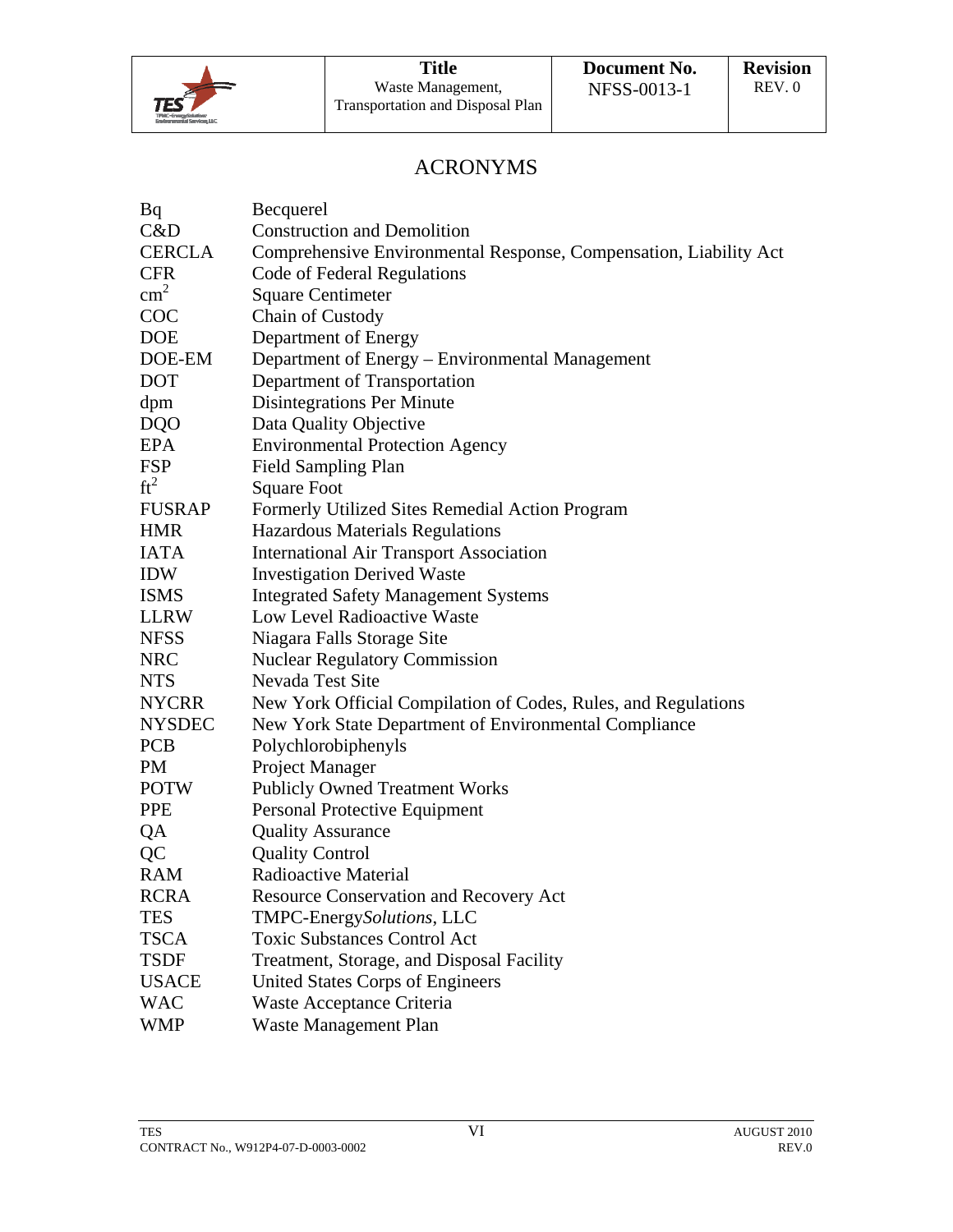

## **1.0 INTRODUCTION**

TMPC-EnergySolutions, LLC, (TES) has prepared this guidance document for use with the remediation of the Building 401 at the Niagara Falls Storage Site, Bldg 401 Facility (NFSS). This demolition is being conducted under the auspices of the Formerly Utilized Sites Remedial Action Program (FUSRAP) which is held in compliance with the Comprehensive Environmental Response, Compensation, and Liability Act of 1980 (CERCLA) as well as the New York State Department of Environmental Compliance (NYSDEC).

The project has been authorized to perform the demolition and removal of inactive Building 401 facility. The waste generated from these activities will be disposed of at off-site disposal locations.

This waste management plan (WMP) applies to all wastes generated from the activities performed as a part of the remediation and demolition activities of the project. Wastes generated from remediation and demolition activities such as characterization and restoration, include associated secondary waste streams and management of waste during mobilization and demobilization phases of the project. These wastes will be managed in compliance with the directives in the WMP, federal regulations, and applicable state regulations dealing with sanitary and construction type waste.

This document establishes the framework to propagate programmatic strategies for managing waste from initial generation through final disposition. This plan addresses (1) pollution prevention, segregation, and waste minimization methods, (2) waste generation forecasts, (3) point of generation controls, (4) staging and storage requirements, (5) transportation, (6) treatment/recycling/disposal requirements, (7) required training, and (8) waste with no disposal path conditions.

TES will characterize waste in accordance with the applicable regulations, profile and procedure requirements, and the applicable Treatment, Storage, Disposal Facility (TSDF) waste acceptance criteria (WAC). Process knowledge will be used to the extent practical to minimize additional sampling. Additional sampling and laboratory analysis or noninvasive characterization methods will be performed as necessary when existing information is inadequate to make an accurate waste determination.

Sorting, segregation, and decontamination techniques will be performed to the extent practical to minimize the amount of regulated waste [Resource Conservation and Recovery Act (RCRA) and Toxic Substances Control Act (TSCA)] requiring treatment and disposal. Though this type of waste is not expected to be generated within the scope of this project, should the project require off-site treatment and disposal for these waste types, all appropriate authorities will be notified and all regulatory requirements satisfied prior to off-site shipment of any RCRA or TSCA-regulated material. All wastes will be evaluated for the best technical and cost effective disposition path with the following hierarchy: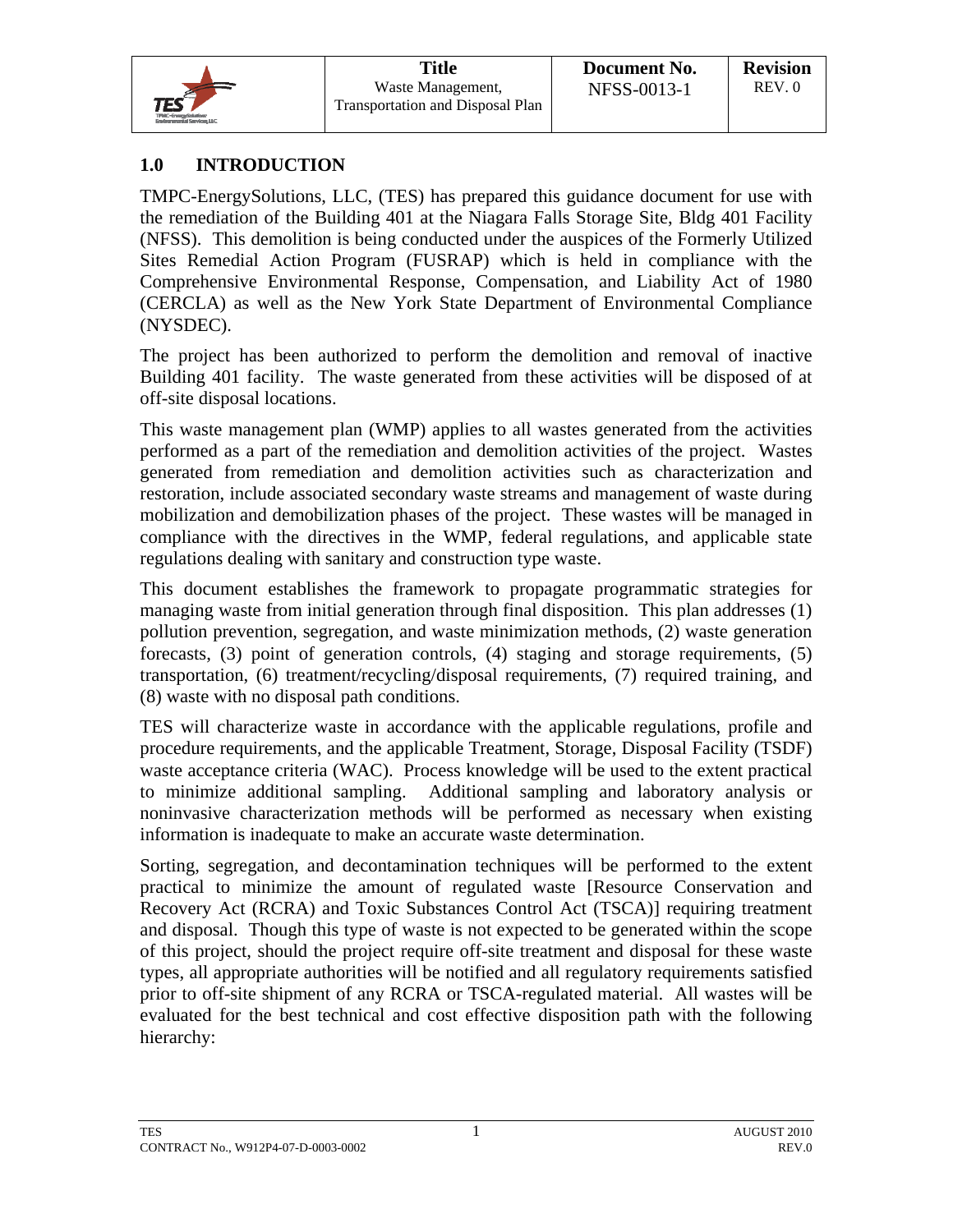- 1. Recycle
- 2. Local Landfill Disposal Options; and
- 3. Commercial / Off-site Treatment, Storage, and Disposal Facility (TSDF).

TES will implement a program to track issues, corrective actions, and lessons learned. These items will be tracked in accordance with project Quality and Health Safety Programs.

## **2.0 PURPOSE AND SCOPE**

#### 2.1 PURPOSE

The purpose of this waste management plan (WMP) is to provide a systemic approach to the management of waste generated on the NFSS Building 401 Demolition Project that is designed to protect the health and safety of the worker, the public, and the environment.

The WMP provides an overall strategy for how waste management activities will be implemented for all primary and secondary wastes generated by the demolition of NFSS Building 401. The WMP will identify all types of solid and liquid waste streams expected to be generated, as well as the corresponding on-site and off-site disposal facilities needed to properly treat / dispose of the waste. In addition, this document describes the proper management of waste streams from generation to disposal, including characterization and segregation to meet the applicable disposal facility WAC.

#### 2.2 SCOPE

The scope of this document is to set forth the requirements for managing legacy and newly generated waste for the NFSS Building 401 Demolition Project. The plan identifies the compliance drivers (codes, standards, laws, and regulations), organizational responsibilities, waste types, and specific elements that must be addressed during preplanning, generation, management, and waste disposition.

This plan provides guidance for waste minimization, control, staging, and transportation of all wastes generated by the project. The majority of the waste generated at the site will include standard construction and demolition (C&D), solid waste [non-impacted material] that will classify the waste for a local landfill. Other waste streams that may be generated include characteristic hazardous waste, PCB waste, asbestos waste, and universal waste.

The TES team is responsible for the characterization and packaging of miscellaneous debris in Building 401 at NFSS, demolition of Building 401 and the adjacent silos, and packaging, loading, transporting, and disposing of the demolitions debris and other packaged wastes. This project will operate with the overall waste management guiding EPA hierarchy of reduce, reuse, recycle, dispose. As a result of process knowledge and historical characterization information, the TES waste management team assumes that the majority of remedial / demolition materials will be sent for recycle, disposed of at local landfill, or transported to Clive, UT for disposition within that facility.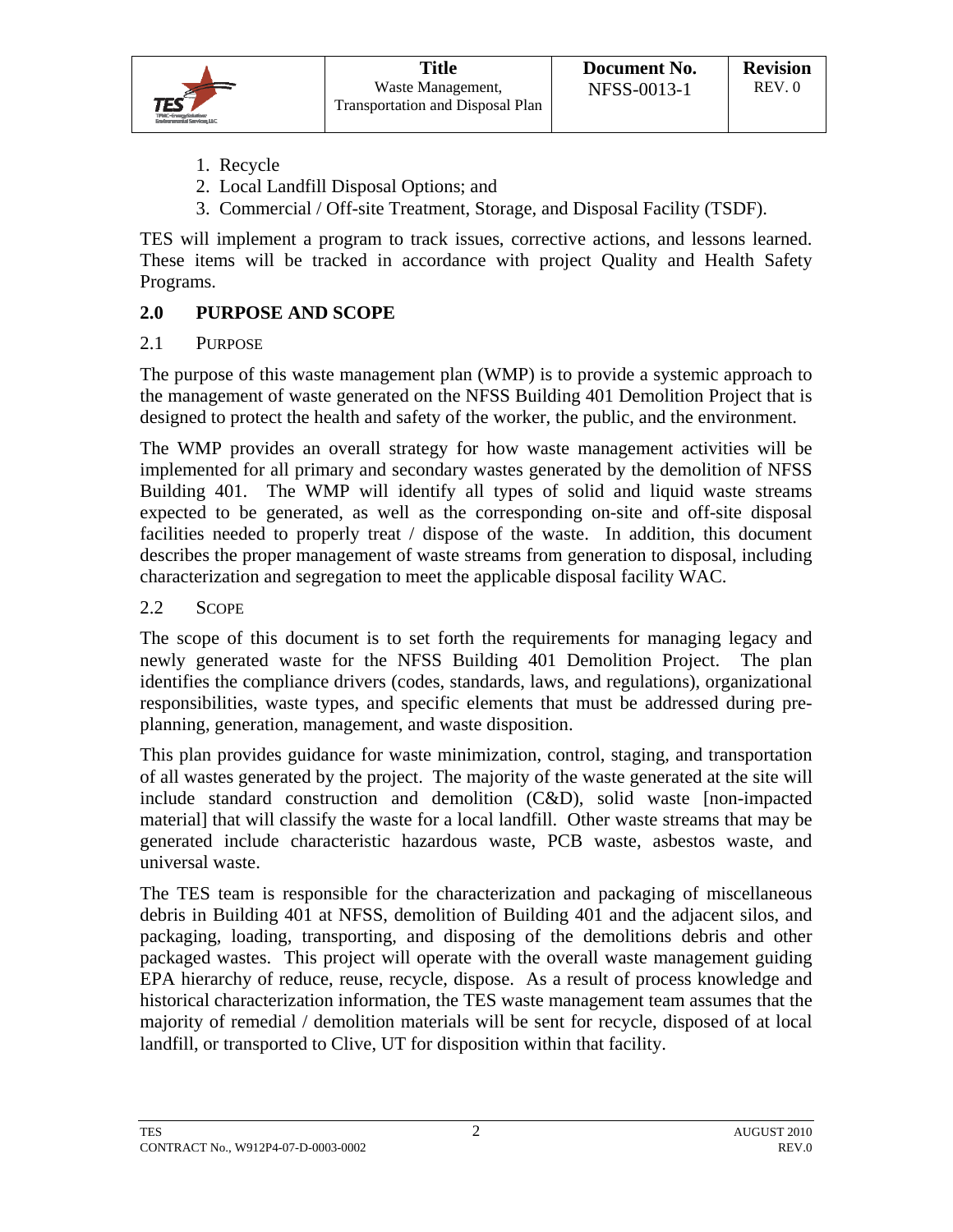## **3.0 CODES, STANDARDS, LAWS, AND REGULATIONS**

Unless indicated otherwise, the following codes, standards, laws, and regulations establish the minimum requirements for waste management and transportation related work:

10 CFR, Chapter 1 – Nuclear Regulatory Commission, Part 61

29 CFR, Part 1910, Occupational Safety and Health Standards

40 CFR, Chapter 1 – Environmental Protection Agency – Parts 260-299 and 700-78

40 CFR, Chapter 1 – Environmental Protection Agency – Part 330.440 Procedures for planning and implementing off-site response actions

49 CFR, Subchapter C – Hazardous Material Regulations – Parts 40, 100-185, 325, and 355-399

6 NYCRR, 360

6 NYCRR, 371.1, (c) (7)

6 NYCRR, 370 – 376

6 NYCRR, 380

## **4.0 RESPONSIBILITIES**

Waste management activities have subset activities such as waste volume reduction, waste minimization and pollution prevention, packaging, and transportation and disposal. Waste management is the responsibility of all personnel performing work under this plan. Work procedures and processes are designated to minimize waste generation to the maximum extent practical. All TES team personnel and TES subcontractors are required to comply with this WMP and other applicable TES documents. Key positions for waste management are Project Manager, Waste Manager, Shipper, and Quality Assurance/Quality Control Representative. Their specific responsibilities are provided below.

4.1 PROJECT MANAGER (PM)

The PM is responsible for management and control of all activities associated with the NFSS Building 401 Demolition. The PM will ensure that personnel assigned to perform waste management activities do so in accordance with this plan and all appropriate procedures. In the event of an emergency, the PM, or designee, will make all appropriate notifications.

4.2 WASTE MANAGER

This lead position will serve as the point of contact for matters relating to characterization and management of wastes. The Waste Characterization/Transportation Lead is responsible for ensuring the proper characterization and management of wastes resulting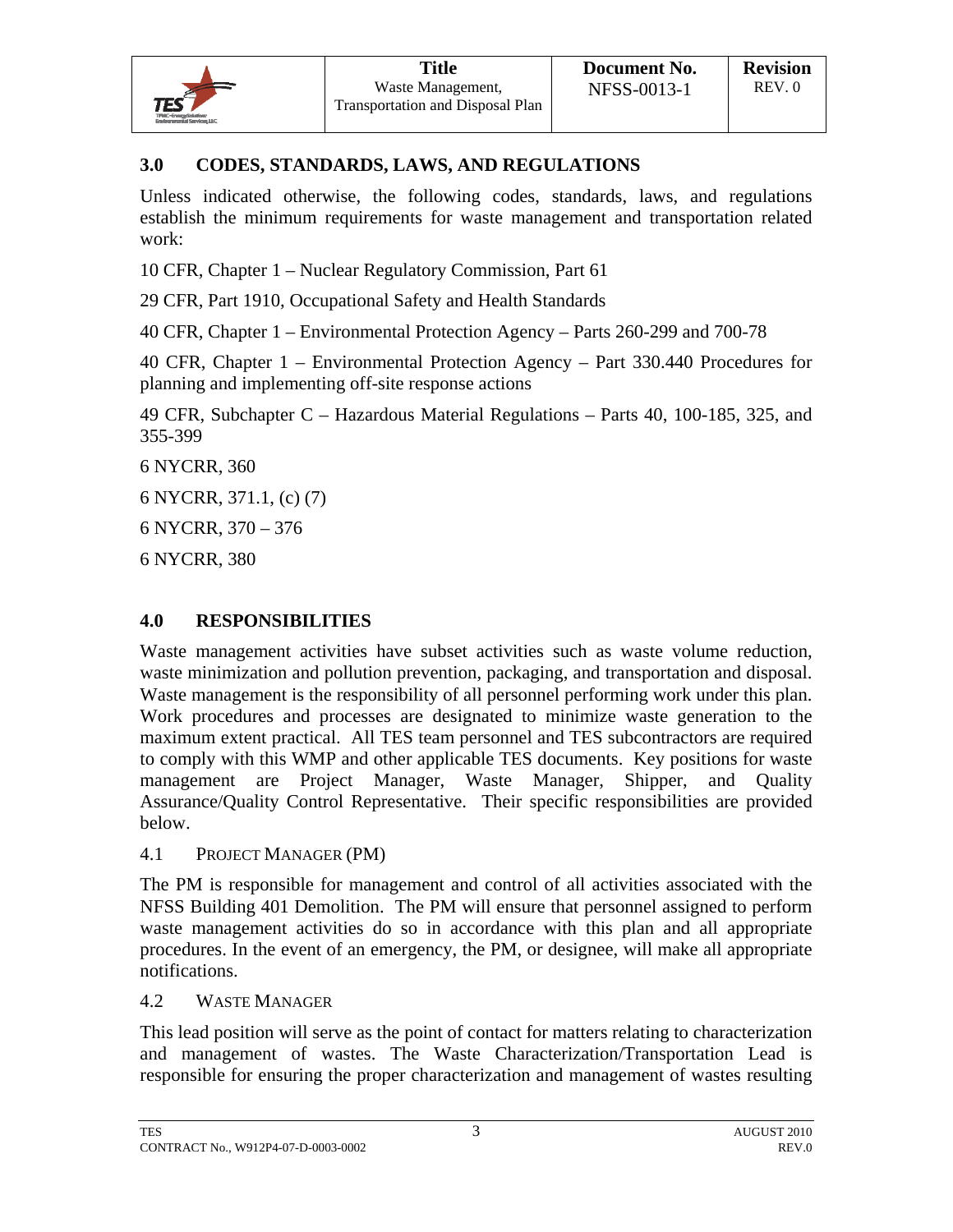from the activities associated with the project. Primary responsibilities include, but are not limited to, the following:

- Ensure that personnel involved in the management of waste are qualified and trained to perform job specific duties.
- Interface with waste generators and the Treatment, Storage, Disposal, or Recycling Facility (TSDF) on characterization/certification matters.
- Ensure that waste packages have proper certifications for the type of waste contained therein.
- Ensure that waste being shipped meets the appropriate TSDF WAC.
- Certify by signature (when required by the receiving facility) that waste is properly segregated, packaged, and prepared for shipment and meets the requirements of a waste profile and the WAC of the receiving facility.

## 4.3 WASTE SHIPPER

The Waste Shipper is responsible for providing the support needed to adequately identify, classify, contain, control, and communicate the hazards for waste being shipped off-site. A detailed description of the roles and responsibilities of the Waste Shipper are addressed in detail within the *TES Transportation Plan*.

4.4 QUALITY ASSURANCE/QUALITY CONTROL REPRESENTATIVE

The QA/QC representative will facilitate implementation of quality requirements and practices into waste management activities, and verify that these operations are being performed effectively, efficiently, and in accordance with the requirements of the waste management and transportation plan. The QA/QC representative will ensure that all quality requirements are met through the use of audits and surveillance.

## **5.0 WASTE GENERATION PLANNING AND FORECASTING**

Waste forecasting is the process by which waste volume estimates are derived for each waste type to support the development of project schedules and cost estimates, and to serve as input for other Waste Management planning efforts (e.g., providing anticipated shipment schedule and quantity to Treatment/Storage/Disposal/Recycle Facilities). Waste forecasts will be developed to show anticipated waste generation rates by waste type throughout the entire project period and will be updated semi-annually. The forecasts will be provided to the project manager.

Minimization of the quantity of Low Level Radioactive Waste (LLRW) and hazardous waste requiring disposal will be a high priority during the project. Project management will incorporate waste volume minimization practices into site work and include the elements described below as an integral part of the remediation process.

On-site handling and packaging of waste, prior to transportation, will be performed in areas designated for these activities. Except for lead paint debris containing material, no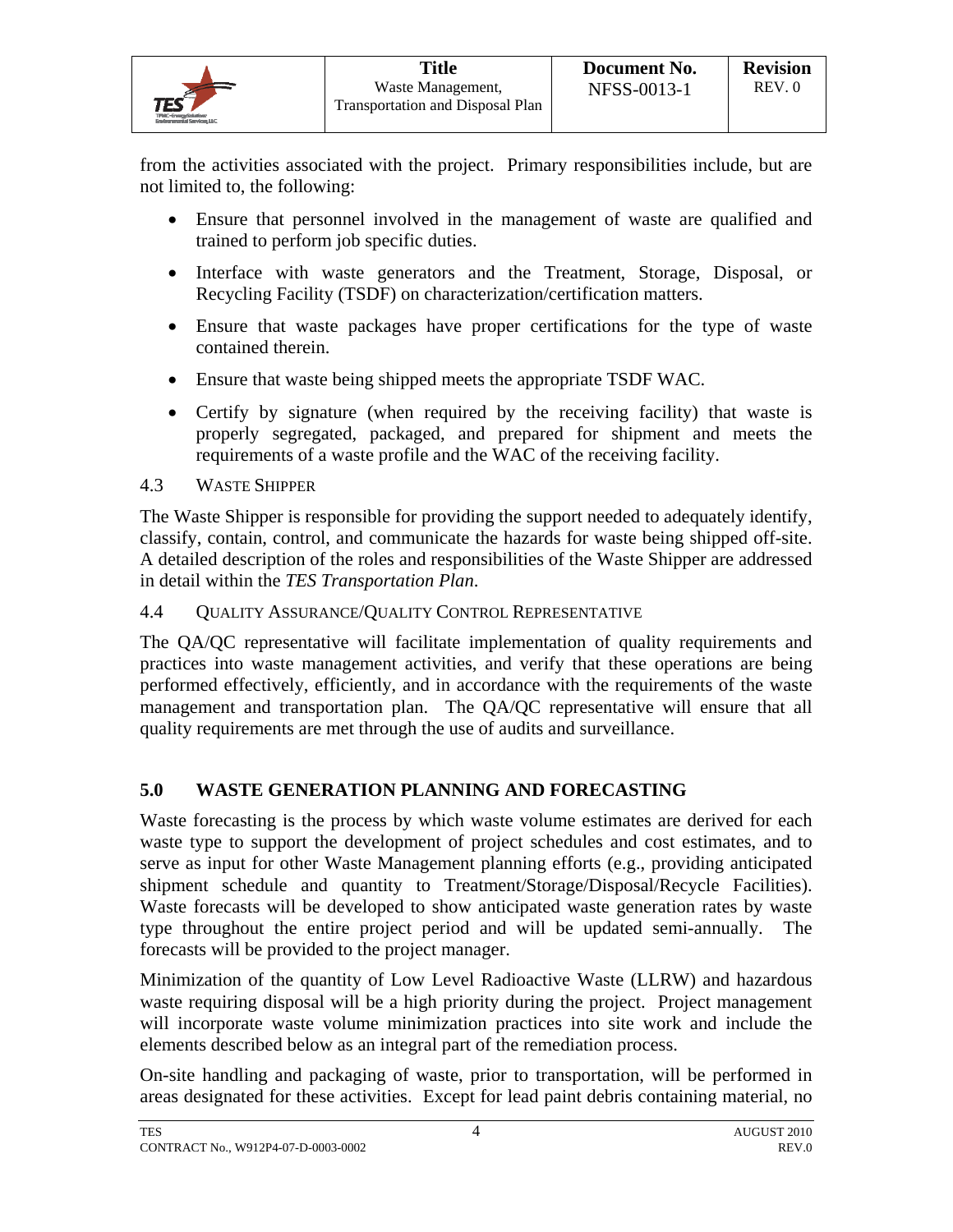|                                                                        | <b>Title</b>                                          | Document No. | <b>Revision</b> |
|------------------------------------------------------------------------|-------------------------------------------------------|--------------|-----------------|
| $TES^{\epsilon}$<br>TPMC-EnergySolution:<br>Environmental Services LLC | Waste Management,<br>Transportation and Disposal Plan | NFSS-0013-1  | REV.0           |

other source of potential hazardous waste has been identified. No chemicals or other substances are anticipated to be used during remediation operations that may generate hazardous waste. To reduce or avoid the generation of hazardous wastes, project management will control the use of any chemical or other substance that could become a hazardous waste concern.

If hazardous wastes containing LLRW are identified during remediation, they will be stored on-site until approved for disposition. These materials will be managed according to federal, state, local, and site permitting requirements, consistent with project team procedures and license requirements for handling, storage, and transportation.

The project team will transport non-impacted waste to disposal facilities approved in advance by the U.S. Army Corps of Engineers (USACE). Hittman Transportation Services will provide transportation services for LLRW. As the generator, USACE will sign manifest, weigh bills, bills of lading, and other shipping documents.

#### 5.1 PROJECT WASTE GENERATION PLANNING

Work will be planned, authorized, and accomplished under controlled conditions, using work plans, instructions, or procedures commensurate with the complexity and risk of the work. Processes important to waste disposition activities (e.g., characterization, radiological surveys, etc.) shall have controls or verification steps identified as part of operating procedures. Controls will be established to ensure the traceability of the waste from the point of generation through final disposition.

The waste that will be generated by this project does not include any licensed radioactive material. The primary sources of waste will include the following materials:

- Dust covering surfaces;
- Wood decking material;
- Rubbilized concrete and scrap steel;
- Abandoned vent duct, piping, conduit, and electrical cabinets;
- Roofing material;
- Potential asbestos containing material from pipe insulation, vent ducts, and roofing material;
- Dust and debris generated from the cleaning of building and equipment and elements such as structural steel (may contain lead and/or PCBs)
- Wire and associated insulation;
- Disposable personal protective equipment (PPE) used during remediation activities;
- Oil drained from equipment;
- Bird and animal waste inside of Building 401 and silos;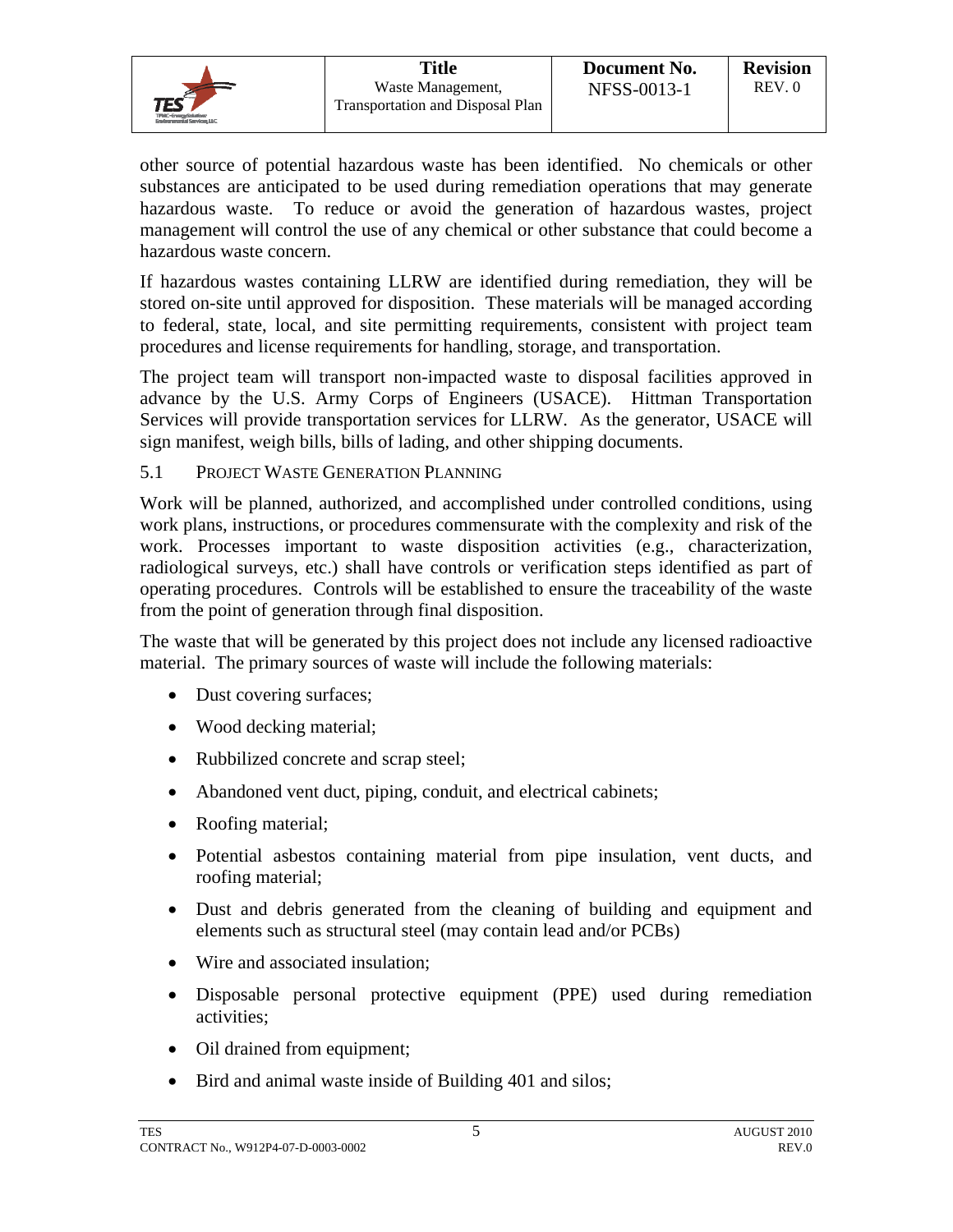- Construction & Demolition (C&D) waste throughout the course of the project; and
- Liquids generated through wet cleaning/cutting/dust suppression activities and decontamination activities.

## *5.1.1 POLLUTION PREVENTION/WASTE MINIMIZATION*

TES will plan every activity to meet the obligations and responsibilities under Executive Order 12856, *Federal Compliance with Right-to-Know Laws and Pollution Prevention Requirements*, Executive Order 13423, *Strengthening Federal Environmental, Energy, and Transportation Management,* Executive Order 13514, *Federal Leadership in Environmental, Energy, and Economic Performance,* Executive Order 13101, *Greening the Government through Waste Prevention, Recycling, and Federal Acquisition*, DOE Order 450.1A, *Environmental Protection Program,* and *The Pollution Prevention Act of 1990*. TES will minimize the generation of waste per the following EPA hierarchy:

- Reduce
- Recycle
- Dispose

**Reduce.** During project planning, every effort will be made to minimize the amount of waste generated by the following means:

- Use the least hazardous chemicals/products possible.
- Purchase only the amount of materials required.
- Limit the materials taken into contamination areas.
- Perform as many tasks as possible outside a contamination area as possible.
- Decontaminate items to the greatest extent practical.
- Aggressively sort and segregate materials.

**Recycle.** One of the major components of this demolition project is the intent to recycle all unaffected clean steel with local metal recycler – Niagara Metals.

TES will develop and implement a program for excess chemicals, products, etc. This will help reduce the number of products purchased as well as reduce the amount requiring waste disposal.

TES will recycle office wastes, including paper, plastic, aluminum cans, printer cartridges, etc. These items will be placed in designated locations/containers located on the project site. When sufficient quantities have been collected, they will be transported to a local recycling agency.

**Dispose.** TES will initiate and maintain required treatment/disposal contracts for all waste types generated. In all cases, TES will seek the most compliant, cost-effective alternative.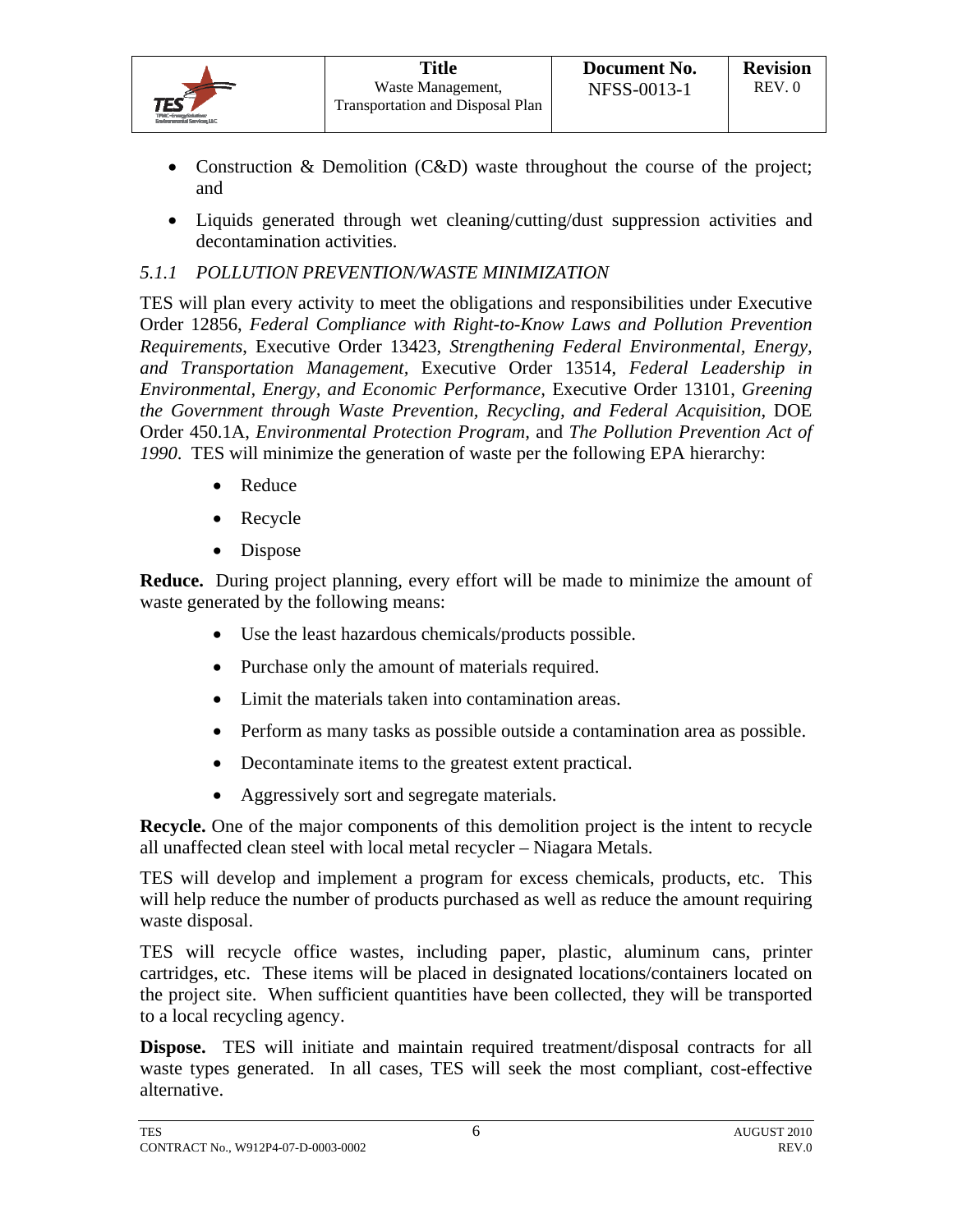The unnecessary generation of possible hazardous and LLRW wastes will be minimized by controlling chemicals brought on-site and by preventing unnecessary packaging materials, tools, and equipment from entering the regulated areas.

Health Physics technicians will conduct and document surveys of materials within the likely area of remediation to define the probable waste streams and to facilitate segregation of wastes. Decontamination activities will be planned to minimize the generation of secondary waste volumes due to the decontamination processes.

Remediation of areas of concern will generally occur from the top down when practicable to reduce the potential for contamination spread due to contaminated dust settling from above to already surveyed and remediated lower levels.

Minimal quantities of liquids will be used during remediation activities in order to reduce the amount of liquid wastes that may require treatment prior to disposal.

## 5.2 WASTE STREAM HANDLING AND DISPOSITION

The following sections provide general definitions of the waste streams that may be generated during the remedial action of the site. The list may not be inclusive of all wastes generated.

## *5.2.1 Non-Contaminated, Non-Regulated Wastes and Recyclable Materials*

Sanitary wastes and other wastes that are not radioactive, hazardous (per RCRA/TSCA), or prohibited from land disposal by the State of New York, will be disposed of at the local commercial disposal facility (landfill). Uncontaminated, non-friable asbestos may be disposed of at the local landfill if specifically allowed by permit.

Materials that are considered by the project to be exempt from regulation, based on the intent to reclaim, recycle, or reuse will be released in compliance with State of New York Official Compilation of Codes, Rules, and Regulations (NYCRR) 6 NYCRR 371.1 (c)(7). As required by the regulation, a notification including all required information will be provided to the New York State Department of Environmental Conservation (NYSDEC) prior to utilizing the exemption or exclusion. Disposal options for noncontaminated, non-regulated, and recyclable materials include Niagara Metals and Modern.

## *5.2.2 Chemical and Hazardous Waste*

Federal regulations define hazardous wastes as those solid wastes that are either specifically listed in the solid waste regulations ("F", "U", "P", or "K"-listed wastes) or have particular characteristics (reactivity, ignitability, corrosivity, or leachability). Hazardous wastes include solids, liquids, and gases. In addition, New York regulations define certain wastes containing PCBs as hazardous waste.

Wastes generated from C&D activities (e.g. debris, materials) and maintenance activities (e.g., vehicle/equipment oil changes) that are determined to be hazardous wastes, per RCRA/TSCA regulations, will be packaged, treated, staged, transported, and disposed consistent with RCRA/TSCA and DOT regulations. These wastes will be disposed either by direct contract with a permitted Treatment Storage and Disposal Facility (TSDF) (e.g.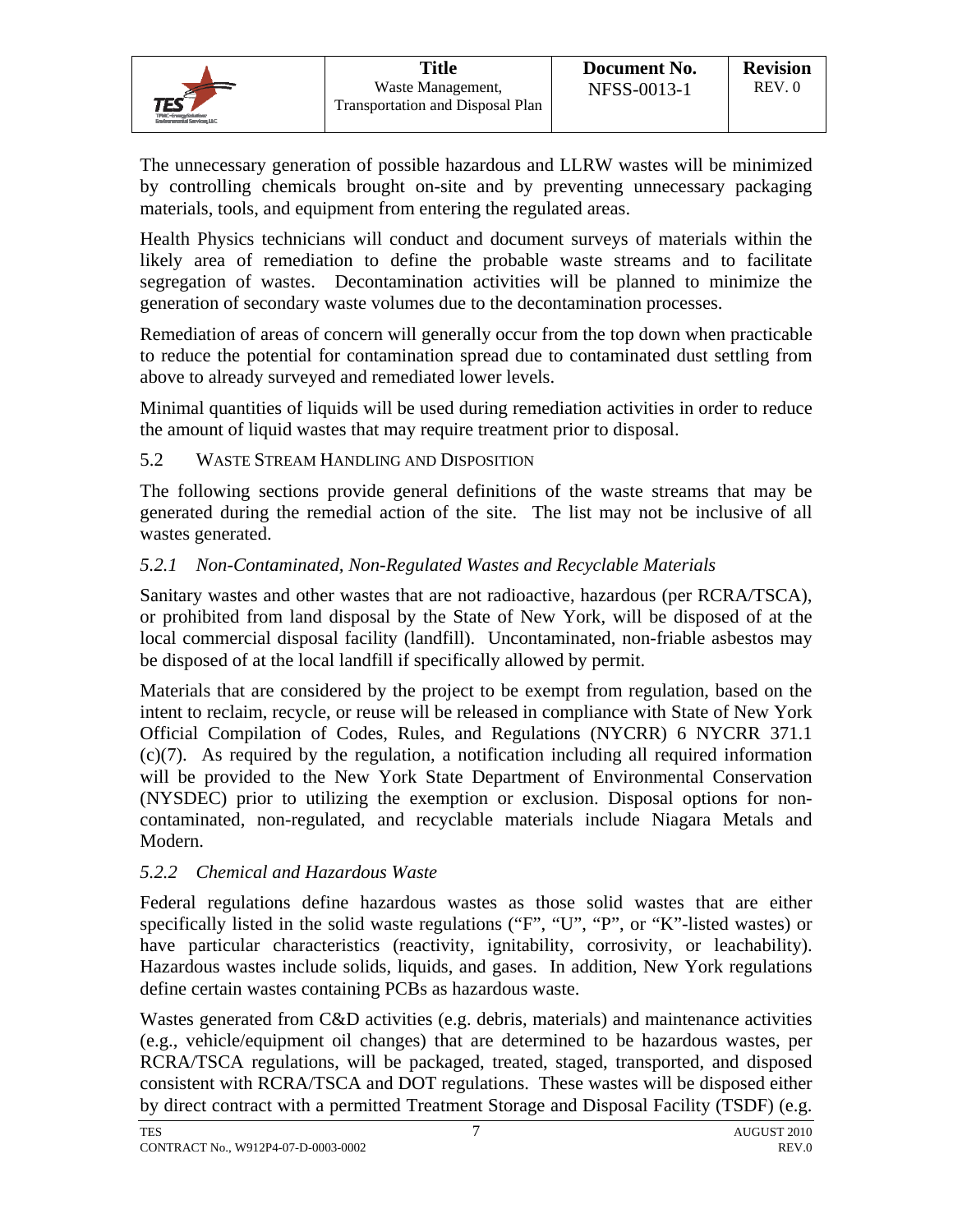|                                                        | <b>Title</b>                                          | Document No. | <b>Revision</b> |
|--------------------------------------------------------|-------------------------------------------------------|--------------|-----------------|
| $\mathcal{TES}^{\mathcal{ET}}$<br>TPMC-EnergySchulkner | Waste Management.<br>Transportation and Disposal Plan | NFSS-0013-1  | REV.0           |

Waste Management, Youngstown Landfill, NY) or indirectly through a contract with a qualified local hazardous waste broker.

The types of waste that may be disposed as indicated above include, but are not limited to: universal wastes, waste/recycle oil, friable asbestos, non-friable asbestos, PCBs, and RCRA/TSCA materials.

## *5.2.3 Low Level Radioactive Waste*

Based on a review of the NFSS site historical data, anticipated radioactive waste streams will be limited to Low Level Radioactive Wastes (LLRW). LLRW will include, but is not limited to, demolition debris and asbestos containing material (ACM).

All radioactively contaminated wastes will be managed in accordance with CS-WM-PG-001, Radioactive Materials Management Program Commercial Services Projects.

#### *5.2.4 Non-Impacted Waste*

For the purposes of this plan, non-impacted wastes are those that are not considered hazardous under federal or state regulation. This would include such items as paper, cardboard, scrap metal, and woody debris (C&D).

#### *5.2.5 Universal Waste*

Universal waste is a category of waste materials not designated as hazardous but containing materials that need to be prevented from unconditional release into the environment. It is defined in 40 CFR 273 by the EPA and New York has corollary regulations regarding these materials (NYCRR). If universal waste is generated, a location for recycle/disposal will be evaluated and proposed for USACE approval. Universal waste will be handled according to CP-WM-PN-701, Universal Waste Management Plan.

Universal waste includes:

- Batteries.
- Pesticides.
- Mercury-containing equipment (including thermostats), and
- Lamps containing mercury (e.g., fluorescent lamps, including compact fluorescent lamps).

#### 5.3 RELEASE OF POTENTIALLY CONTAMINATED ITEMS

Some items will be used in contaminated areas during the remedial action project. This typically includes potentially contaminated tools and equipment to be surveyed for unconditional release, in accordance with procedure CS-RS-PR-006, Unconditional Release of Tools, Equipment, and Waste Materials from Projects.

#### 5.4 WASTE SEGREGATION

The volume of the different waste streams will be minimized by decontaminating areas and equipment where practical and by segregating waste as LLRW and unconditional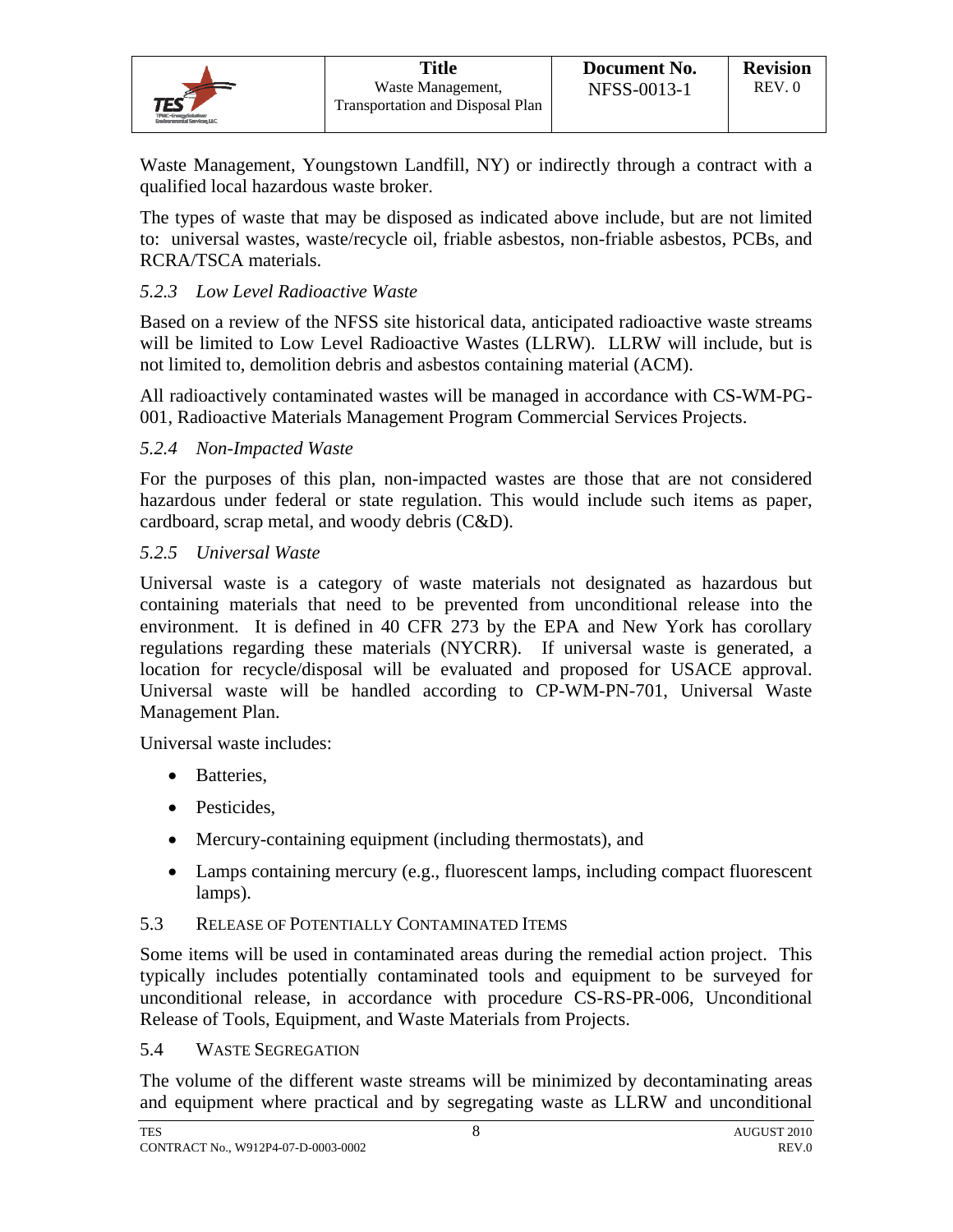|                                                                         | <b>Title</b>                                          | Document No. | <b>Revision</b> |
|-------------------------------------------------------------------------|-------------------------------------------------------|--------------|-----------------|
| $TES^{\epsilon}$<br>TPMC-EnergySchulker:<br>Environmental Sanvices, LLC | Waste Management,<br>Transportation and Disposal Plan | NFSS-0013-1  | REV.0           |

released. Segregation of hazardous, asbestos, PCB, etc. waste streams will also be practiced where practical.

## 5.5 VOLUME REDUCTION

Bulky material will be dismantled or cut up to reduce volume for temporary storage and shipment when it is cost-effective.

#### 5.6 WASTE TRACKING

Waste movement from generation to disposal will be tracked using an electronic database system and/or electronic spreadsheets. On-site containerized waste movements will be tracked using container identification labeling, move tags, and (optionally) a bar code printer/reader system. Off-site tracking will be implemented through logging of shipping manifests, supplementary transportation data, other notifications and documentation provided per subcontract, and documents provided in accordance with DOT and EPA regulations (e.g., certificates of treatment/disposal).

The tracking systems will provide the capability to identify for each waste container, the type of container, the type of waste contained, the container location, the volume of waste contained, the pertinent Waste Stream Profile, date loaded, date disposed, related container or waste material certifications, etc.

As the information for each container is received and logged into the tracking system, the supporting documentation will be compiled into a record package for that container. Upon receiving and logging the Certificate of Disposal, the record package will be transferred to Records Management Organization.

The procedure for implementing the waste tracking process, including the necessary tracking forms and documents will be provided to the project manager.

#### 5.7 WASTE STORAGE ON-SITE

Any unpackaged waste stored while project personnel are not on site shall be covered using reinforced tarpaulin such as TR55, manufactured by Reef Industries or an USACEapproved equal. The cover shall be properly anchored and ballasted using 40 pound sand bags or USACE-approved equal. The height of the stored materials shall be limited to 8 feet. The cover material shall be considered radiologically contaminated and disposed at the licensed/permitted disposal facility after completing the waste transportation.

## **6.0 WASTE STREAM CHARACTERIZATION**

There are several different potential waste generation activities during this remedial action project. A general discussion regarding the generation, sampling, and disposal of remedial action wastes is presented in the following sections.

USACE will be listed as the generator for all waste that is shipped for disposal from this remedial action project. No LLRW will be shipped until USACE has notified and received concurrence from the state regulatory officials in which the disposal facility is located. LLRW will be shipped to a licensed and approved TSDF in accordance with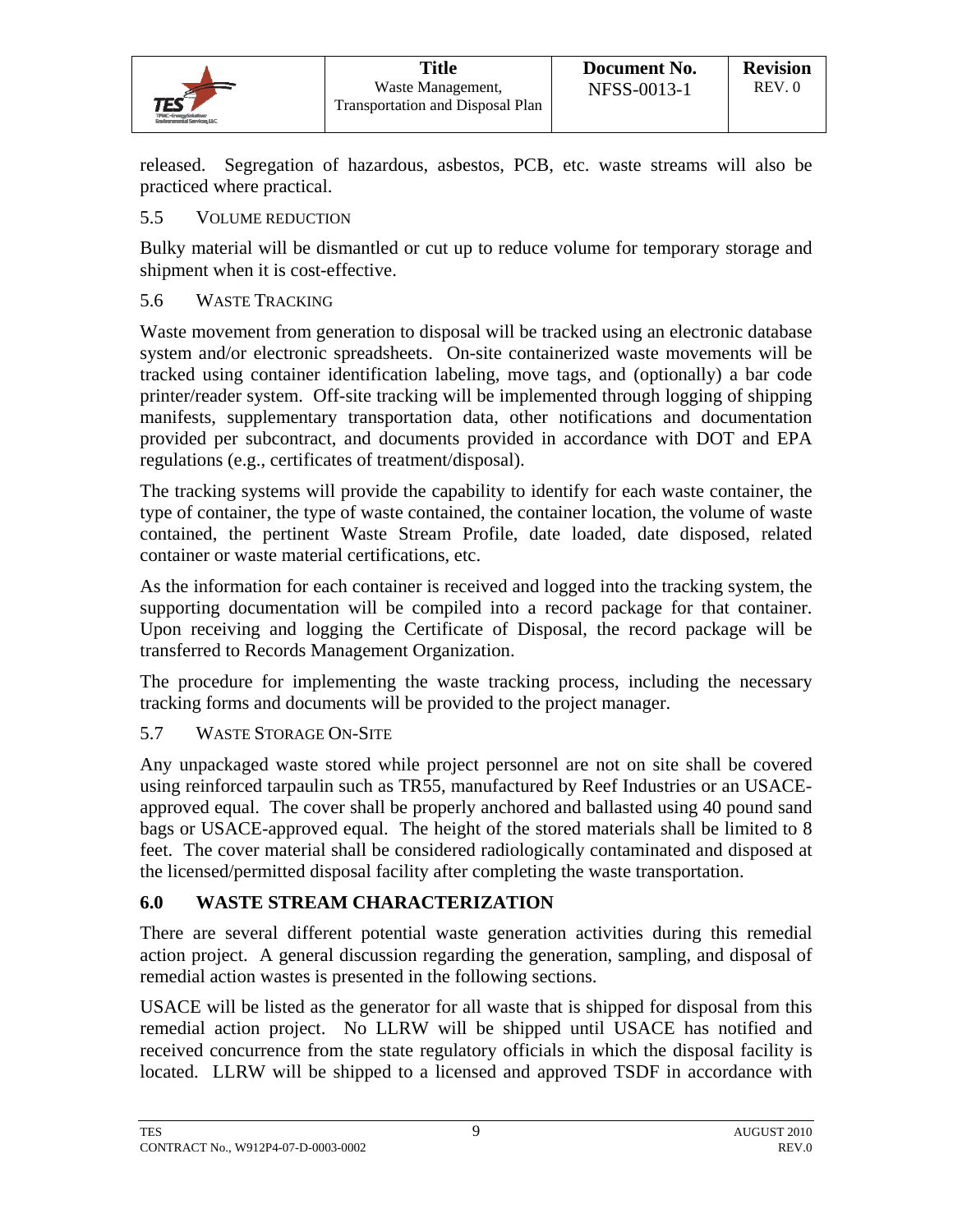|                                                   | <b>Title</b>                                                 | Document No. | <b>Revision</b> |
|---------------------------------------------------|--------------------------------------------------------------|--------------|-----------------|
| $TES^{\epsilon}$                                  | Waste Management,<br><b>Transportation and Disposal Plan</b> | NFSS-0013-1  | REV.0           |
| TPMC-Engravamintour<br>Environmental Services LLC |                                                              |              |                 |

federal guidelines. Currently, Energy Solutions Bulk Waste Facility, Clive, Utah is the designated facility for LLRW.

Waste will be appropriately characterized to identify radiological contaminant concentrations to address the requirements in Title 10 Code of Federal Regulations (10 CFR) Part 61, as well as non-radiological hazardous waste characteristics as required by the U.S. Environmental Protection Agency (EPA) and in Title 40 CFR (CFR), Parts 260 and 265. Characterization of waste for radiological and non-radiological constituents will assure waste is in compliance for acceptance and disposal off-site. The designated offsite disposal facility for the NFSS site LLRW is EnergySolutions in Clive, Utah.

Characterization of waste will include waste sampling, testing, and analysis for each waste stream and is detailed in the Waste Sampling Analysis Plan.

#### 6.1 PERSONAL PROTECTIVE EQUIPMENT

Waste PPE generated by remedial activities (including used respirator cartridges and disposable protective coveralls) will be placed in plastic bags, marked and labeled, and then disposed of concurrently with the building debris and other wastes destined for an approved disposal facility. Void space within intermodal containers can be used for the disposal of the plastic bags as void space allows. If no void space is available, consideration of the lowest cost disposal option will be made.

6.2 SAMPLING WASTE

All investigation derived waste (IDW) generated from sampling activities will be considered LLRW and be treated accordingly until proven otherwise from analysis.

## 6.3 DEMOLITION WASTE

Demolition waste will be stored in appropriate containers (intermodals, roll-offs, etc.) within a designated area. Demolition waste may include concrete, steel, tile, utility pipes/wiring, plastic, etc. The demolition waste will be sampled and analyzed by the project team as necessary to provide the basis for disposal facility selection. If radiological activity meets the free release criteria according to the unconditional release procedure CS-RS-PR-006, Unconditional Release of Tools, Equipment, and Waste Materials from Projects, and the release limits, as outlined in NRC Regulatory Guidance 1.86, the waste will be dispositioned as non-impacted waste. No mixing of waste streams will be used to achieve non-impacted status. Transportation to an appropriate disposal facility is discussed in the Waste Transportation and Disposal Plan.

Building materials and other potentially affected remedial action wastes (such as PPE, etc.) exceeding normally existing background levels as defined in the TES Sampling and Analysis Plan, will be disposed of at a TSDF licensed for its disposal such as the EnergySolutions facility in Clive, UT. There are facilities outside New York that allow disposal of material that meets Reg Guide 1.86 as non-radioactive. The project team will provide documentation of waste characterization prior to disposal of waste. The disposal of all project wastes will be in accordance with all applicable state and federal regulations.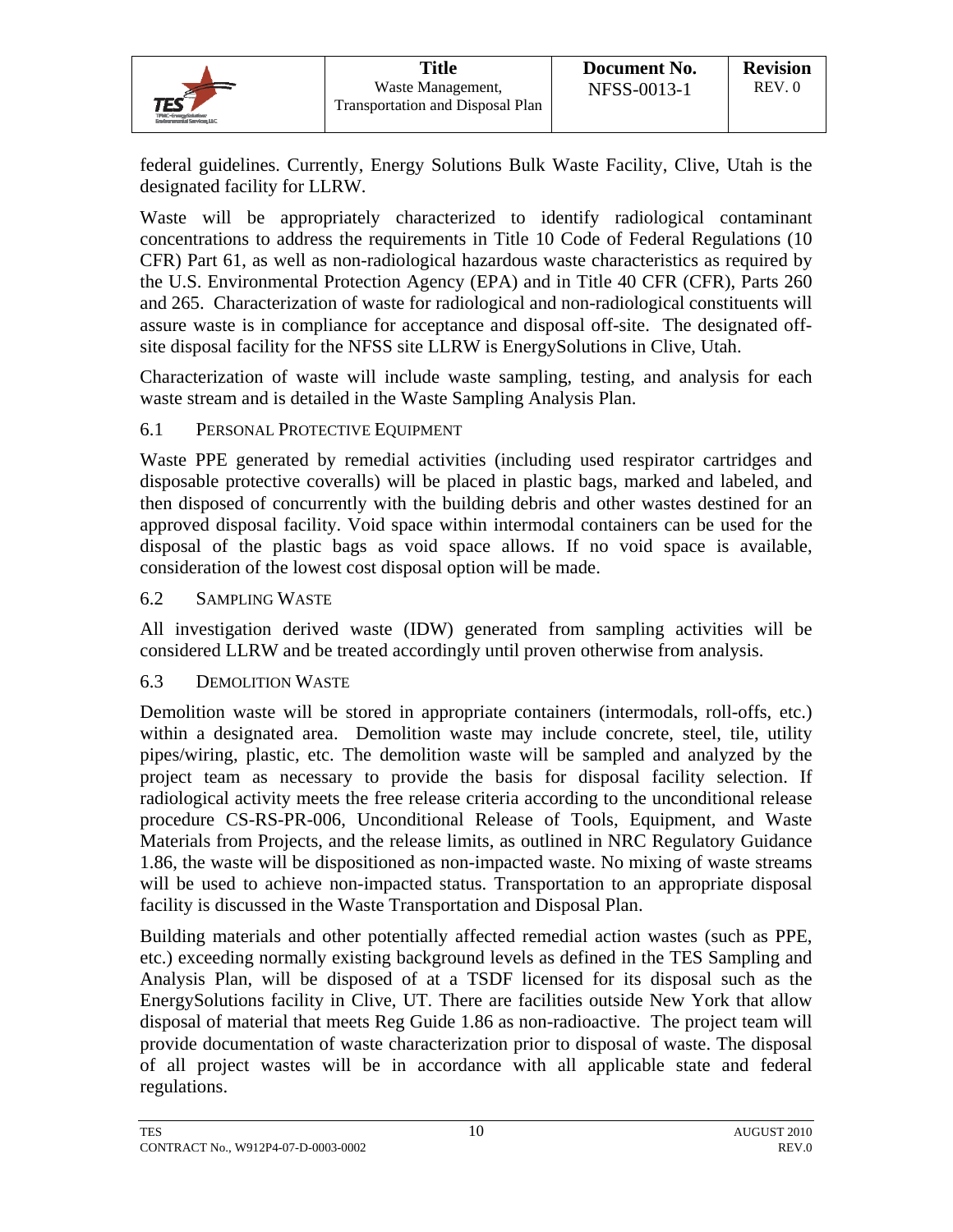|                                                                                   | <b>Title</b>                                                 | Document No.       | <b>Revision</b> |
|-----------------------------------------------------------------------------------|--------------------------------------------------------------|--------------------|-----------------|
| $\mathsf{TES}^\mathsf{SP}$<br>TPMC-EngravSakations<br>Environmental Sanvices, LLC | Waste Management,<br><b>Transportation and Disposal Plan</b> | <b>NFSS-0013-1</b> | REV.0           |

## 6.4 CONSTRUCTION WASTE

Construction waste may be generated during reconstruction of the building and may include plastic, wood, waste concrete, etc. Construction waste is anticipated to be nonimpacted waste. If radiological activity meets the criteria outlined in CS-RS-PR-006, Unconditional Release of Tools, Equipment, and Waste Materials from Projects, and it meets the release limits, as outlined in the TES Sampling and Analysis Plan, the waste will be dispositioned as non-impacted standard C&D solid waste. Mixing of waste streams will not be used to achieve non-impacted status. However, if the construction waste is suspected of coming into contact with remedial action wastes or assessed to be radiological contaminated and/or possibly hazardous, the waste material will be surveyed and/or sampled, and analyzed in accordance with regulatory requirements to make a disposition determination. Transportation to appropriate disposal facilities is discussed in the Waste Transportation and Disposal Plan. The disposal of all project wastes will be in accordance with all applicable state and federal regulations.

#### 6.5 HAZARDOUS WASTE

Based on process knowledge of the site it has been determined that there is the potential for hazardous waste to be generated during the remedial action. If hazardous waste is generated, it will be packaged, stored, and transported for disposition in accordance with CS-WM-PR-002, Procedure for Transportation of RAM and LLRW from Project Sites and 40 CFR and 49 CFR regulatory requirements.

#### 6.6 NON-HAZARDOUS WASTE

Material that does not exceed levels set by the TES Sampling and Analysis Plan for unrestricted release ("free release") criteria for radioactive material (typical demolition/construction wastes such as empty concrete bags, material storage pallets, etc) will be segregated and disposed of at an approved landfill. The project team will survey, and/or sample and analyze waste prior to deciding the disposition of this non-radioactive waste. The team will also transport this material to a local landfill and USACE will sign manifests, weigh bills, and bills of lading. The disposal of all project wastes will be in accordance with all applicable state and federal regulations.

## **7.0 WASTE STREAM PACKAGING, TRANSPORT, AND DISPOSTION**

General Requirements pertaining to packaging, transport, and disposal are described in the Waste Transportation and Disposal Plan and outlined below. TES will ensure that all waste destined for off-site TSDFs will comply with the "Off-site rule" contained within 40 CFR 300.400, which governs the disposal of waste within the CERCLA guidelines, and subsequently, FUSRAP sites.

#### 7.1 NON-EXEMPT (LOW LEVEL RADIOACTIVE WASTE) SOLID WASTE

Non-exempt solid waste includes any solid, semi-solid, liquid, or contained gaseous radioactive material that is discarded. Radioactive waste will be generated by decontaminating areas and equipment, demolition material, construction material, PPE, and monitoring media. LLRW is currently planned to be disposed at Energy Solutions in Clive, Utah.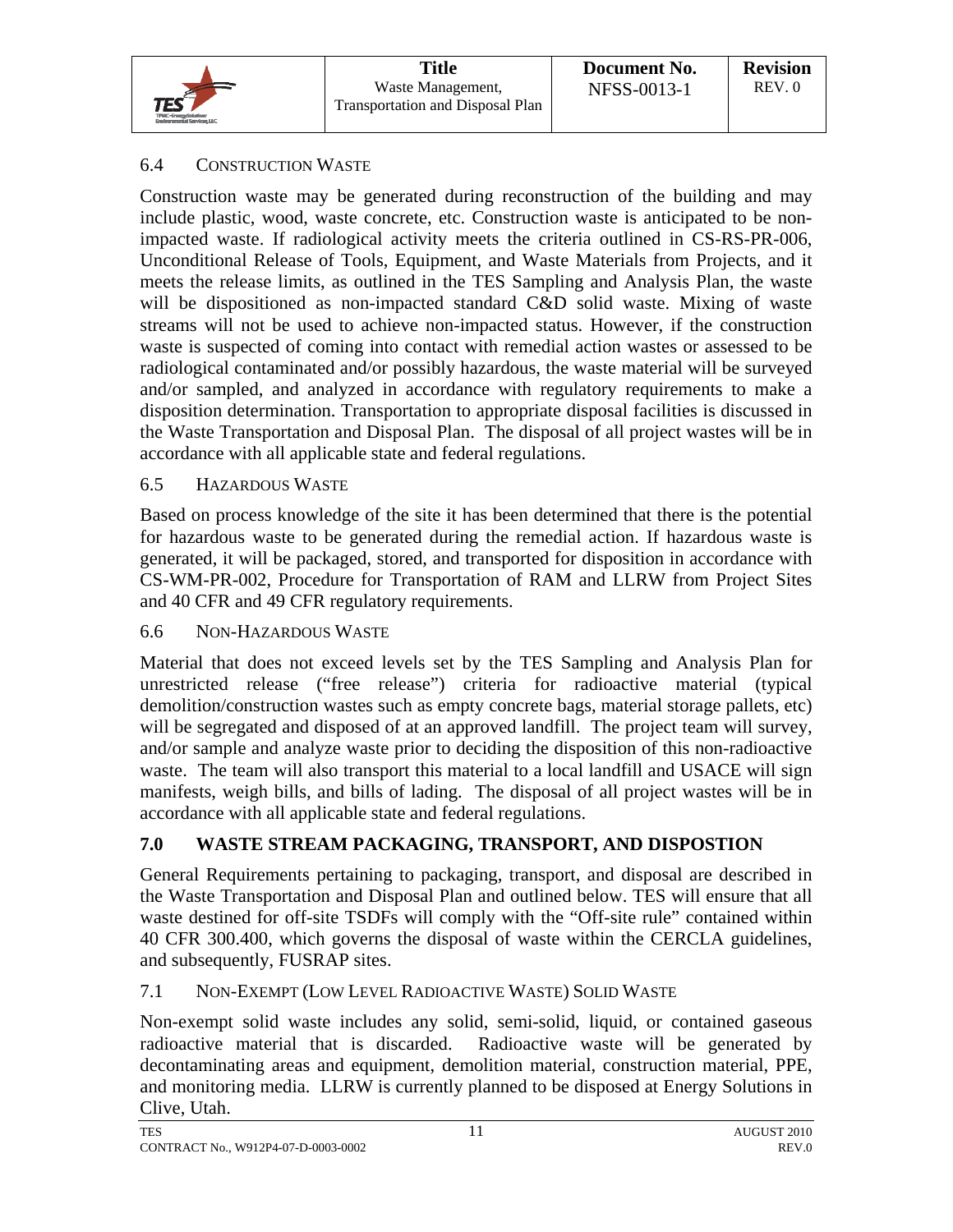|                                                                                           | <b>Title</b>                                                 | Document No. | <b>Revision</b> |
|-------------------------------------------------------------------------------------------|--------------------------------------------------------------|--------------|-----------------|
| $\mathsf{TES}^{\mathsf{SP}}$<br>TPMC-EnergySolution:<br><b>Endocranacial Services LLC</b> | Waste Management,<br><b>Transportation and Disposal Plan</b> | NFSS-0013-1  | REV.0           |

Non-exempt solid waste that is to be shipped from the NFSS site will be identified, packaged, and transported in accordance with the project Waste Transportation and Disposal Plan and the most recent revision to the applicable DOT Hazardous Materials Regulations (HMR) at 49 CFR and any applicable state regulations that are more stringent than DOT regulations.

## *7.1.1 Non-Exempt (Low-Level Radioactive Waste) Waste Package Characterization*

The HMR indicates that non-exempt (LLRW) solid waste must contain radionuclides where both the activity concentration and the total activity in the consignment exceeds the exemption values specified in the table in 49 CFR 173.436 (or derived according to the instruction in 49 CFR 173.433) for the material to be regulated for purposes of transportation.

## *7.1.2 Non-Exempt (Low-Level Radioactive Waste) Waste Package Contamination*

The HMR defines non-fixed contamination as the presence of a radioactive substance on a surface in quantities in excess of 4.0 becquerels per square centimeter  $(Bq/cm<sup>2</sup>)$  [220 disintegrations per minute (dpm)/cm<sup>2</sup> or 22,000 dpm/100cm<sup>2</sup>] for beta and gamma emitters and low toxicity alpha emitters. Non-fixed and fixed contamination is contamination that can and cannot be removed from a surface during normal conditions of transport, respectively.

The level of non-fixed contamination on the external, surfaces of each package offered for transport from the site will be kept at levels below the regulatory limits. In addition, the level of non-fixed contamination may not exceed the beginning of transport limits set forth in Table 9 in 49 CFR 173.443.

Since NFSS remediation waste shipments from the facility will be under exclusive use consignment, the permissible package non-fixed contamination levels at any time during shipment may be up to 10 times the limits discussed above. Additional vehicle survey requirements apply and will be implemented pursuant to 49 CFR 173.443 (c) and (d).

## *7.1.3 Non-Exempt (Low-Level Radioactive Waste) Waste Packaging*

All LLRW material to be shipped for disposal will be packaged according to regulations in 49 CFR.

#### *7.1.4 Non-Exempt (Low-Level Radioactive Waste) Waste Package Storage and Transportation*

Waste is intended to be packaged close to the point of generation or at a designated location with the regulated are of the site. Packaging of the materials will incorporate usage of approved disposal containers such as intermodals.

After packaging the waste, the waste container can be relocated to an on-site staging area where it can be prepared for shipment. If necessary, the waste container will be placed in a storage area within the regulated area. Filled waste containers will be moved to an area to be prepared for shipment at an appropriate designated time, to be loaded for shipment to a licensed disposal site. The waste will be transported either unpackaged (formerly strong tight container) or in industrial packaging as required per DOT regulations.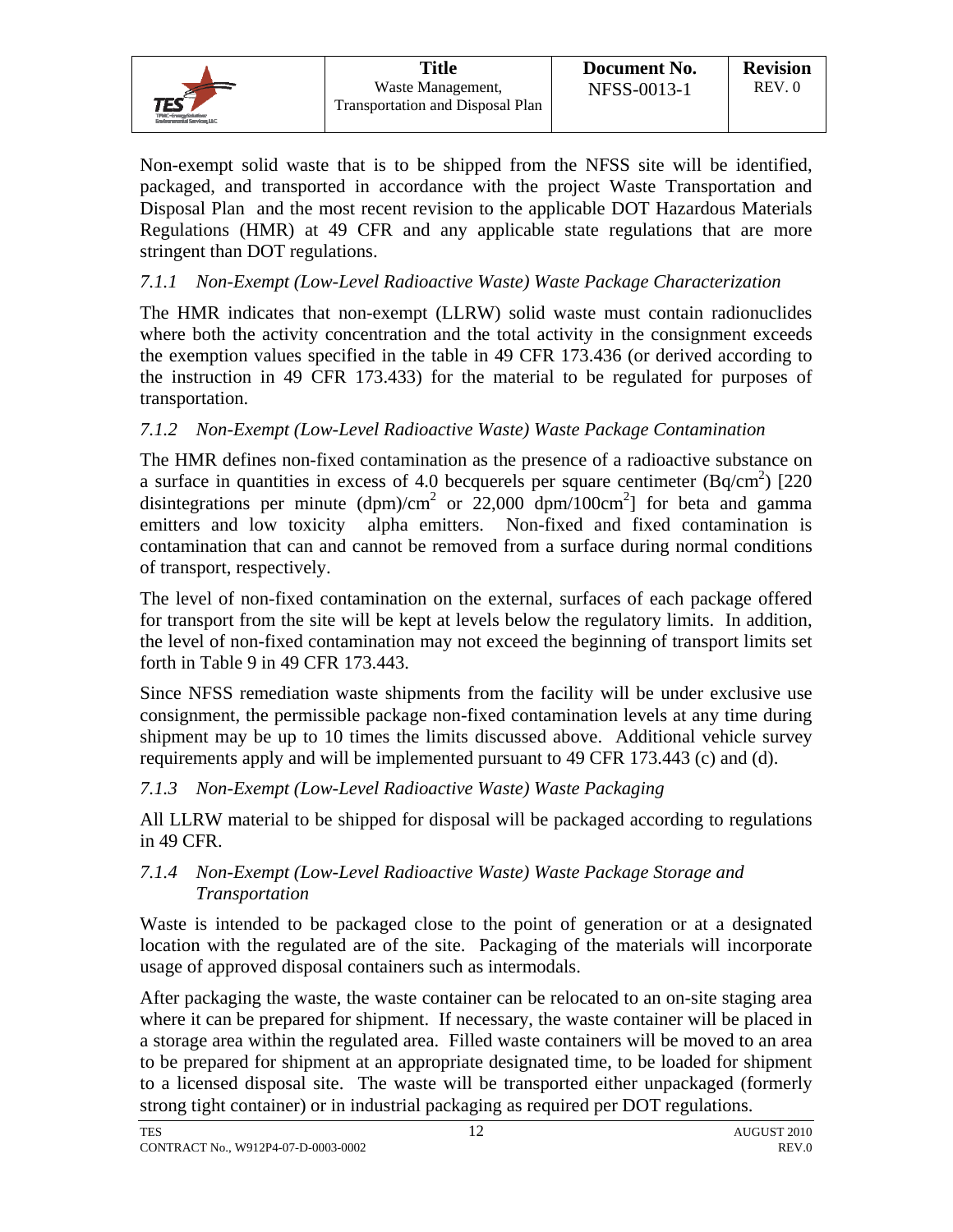## 7.2 HAZARDOUS WASTE

RCRA was passed by Congress in 1976 to address the problem of how to safely manage and dispose of municipal and industrial waste generated nationwide. RCRA creates a framework for the proper management of hazardous and non-hazardous waste. Federal regulations only set a baseline standard with which everyone involved with hazardous wastes must comply. Frequently, states choose to adopt more stringent regulations than federal regulations.

RCRA addresses the "cradle to grave" management of hazardous waste. This includes the generation, storage, treatment, transportation, and disposal of hazardous wastes. Hazardous waste to be shipped from the facility will be identified, packaged and transported in accordance with the most recent revision of the following: 40 CFR Chapter I, EPA Regulations; 49 CFR 100-185, DOT Hazardous Materials Regulations (HMR); and any applicable state regulations that are more stringent than EPA and DOT regulations.

#### *7.2.1 Hazardous Waste Packaging and Characterization*

Current regulations indicate that a material must contain solid wastes that are either specifically listed in the solid waste regulations ("F", "U", "P", or "K"-listed wastes) or have particular characteristics (reactivity, ignitability, corrosivity, or leachability). Additionally, New York regulations include certain wastes containing PCBs as hazardous wastes. Hazardous wastes include solids, liquids, and gases.

#### *7.2.2 Hazardous Waste Packaging*

Before transporting hazardous waste or offering hazardous waste for transportation offsite, the waste must be packaged in accordance with the applicable DOT regulations on packaging under 49 CFR 173 and 178.

## *7.2.3 Hazardous Waste Package Storage and Transportation*

Waste is intended to be packaged close to the point of generation or at a designated location within the regulated area, of the site. After packaging the waste, the container can be relocated to an on-site staging area where it can be prepared for shipment. If necessary, the waste container will be placed in a 90-day storage area established within the regulated area and the appropriate measures will be taken to ensure that the container is stored and inspected according to CP-SF-110, Storage and Inspection of Radiological/RCRA Hazardous Waste (Mixed Waste).

#### 7.3 NON-HAZARDOUS WASTE

For the purposes of this plan, non-hazardous wastes are those that are not considered hazardous under federal or state regulation. This would include such items as paper, cardboard, scrap metal, wood debris, demolition material, construction material, PPE, and monitoring media. These materials will be collected in roll-offs or similar receptacles for disposal at a local licensed/permitted landfill as non-impacted waste.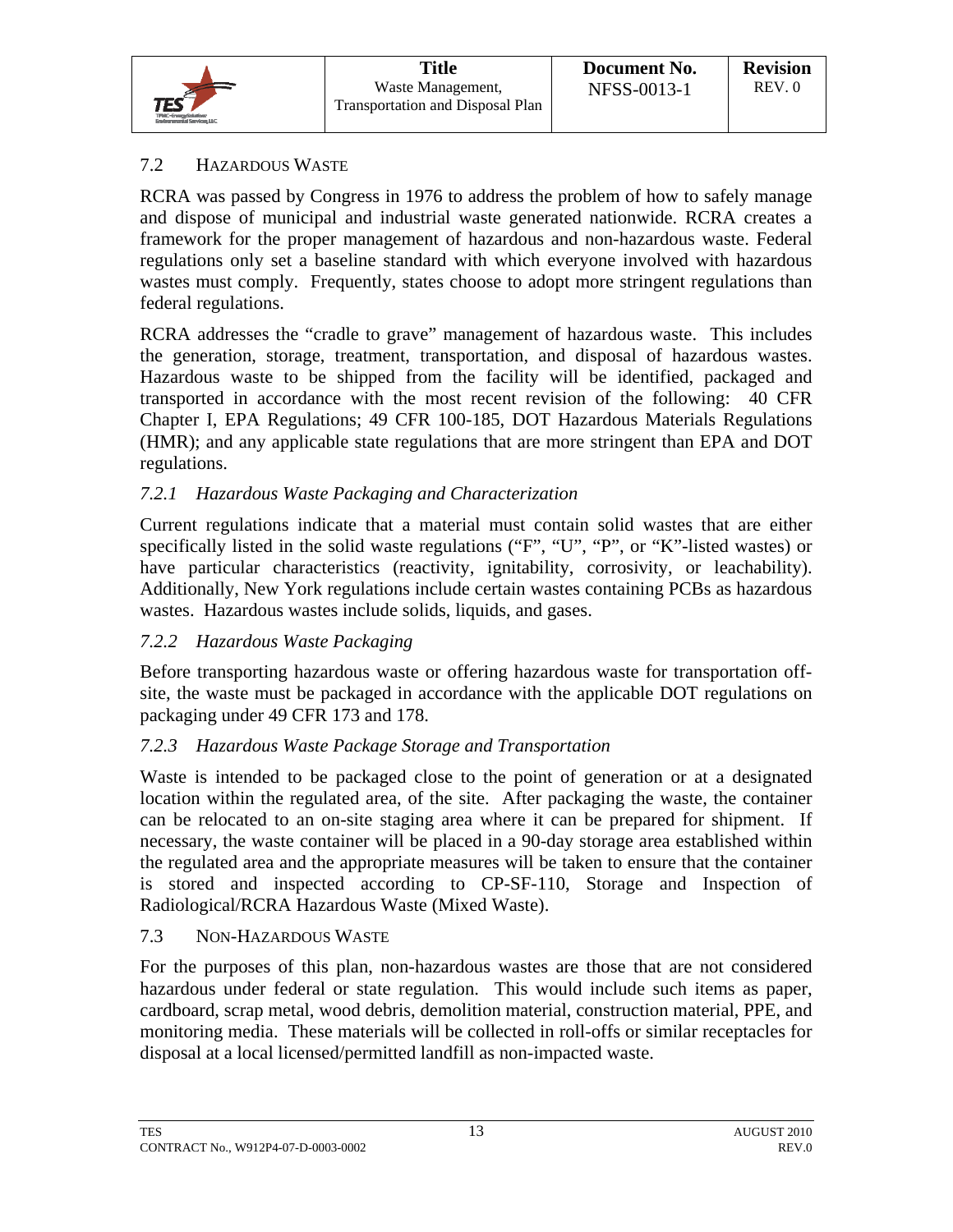|                                                                                     | <b>Title</b>                                                 | Document No.       | <b>Revision</b> |
|-------------------------------------------------------------------------------------|--------------------------------------------------------------|--------------------|-----------------|
| $\mathsf{TES}^{\mathsf{SP}}$<br>TPMC-Engravaminations<br>Environmental Services LLC | Waste Management,<br><b>Transportation and Disposal Plan</b> | <b>NFSS-0013-1</b> | REV.0           |

#### 7.4 SAMPLING WASTE

For the purposes of this plan, sample wastes are those materials that are generated during sampling activities. As outlined in the FSP, each waste stream will be sampled to verify compliance with disposal facility waste acceptance requirements. The sampled material will be handled, packaged, stored, and transported in accordance with all applicable regulations.

## *7.4.1 Sample Waste Packaging, Storage, and Transportation*

All sample waste will be tracked with a Chain of Custody (COC) form provided by the laboratory documenting, at a minimum, sample identification numbers, dates, times, locations, and waste streams. The samples will be packaged and stored according to specifications provided by the analyzing laboratory. Transportation of sample waste will be in compliance with International Air Transport Association (IATA) Dangerous Goods Regulations.

## **8.0 DISPOSITION STRATEGY**

#### 8.1 OVERVIEW

TES will characterize and package all waste in accordance with this WMP, applicable TSDF WAC, and FSP as applicable. All wastes shall be evaluated for the best technical and cost effective disposition path with the following hierarchy:

- 1. Reuse/recycle (clean steel)
- 2. Commercial Disposal (clean/free-release)
- 3. Commercial disposal (LLW)
- 4. Commercial TSDF for treatment/disposal (RCRA, TSCA, Universal, etc.).

#### 8.2 WASTE WATER

All collected surface water and decontamination waste water will be collected in portable composite frac-tanks for storage and testing. TES anticipates generating only a small amount of water during the course of the project due to storm water and demolition face misting. However, surface water and contact water will be collected in frac-tanks where verification testing/scanning will be performed to confirm that it is uncontaminated. All waters collected during the project are anticipated to be disposed of at the City of Lockport Waste Water Treatment Plant. Confirmatory testing will be performed to ensure that all water slated for disposition at the City of Lockport Waste Water Treatment Plant is in compliance with the approved facility WAC. Water collected from run-off and site operations may be used for dust suppression provided representative sampling analysis yield results that are within the limits for wastewater discharge for the City of Buffalo, NY (Ordinance Chapter 82, Section 10075.7{d}).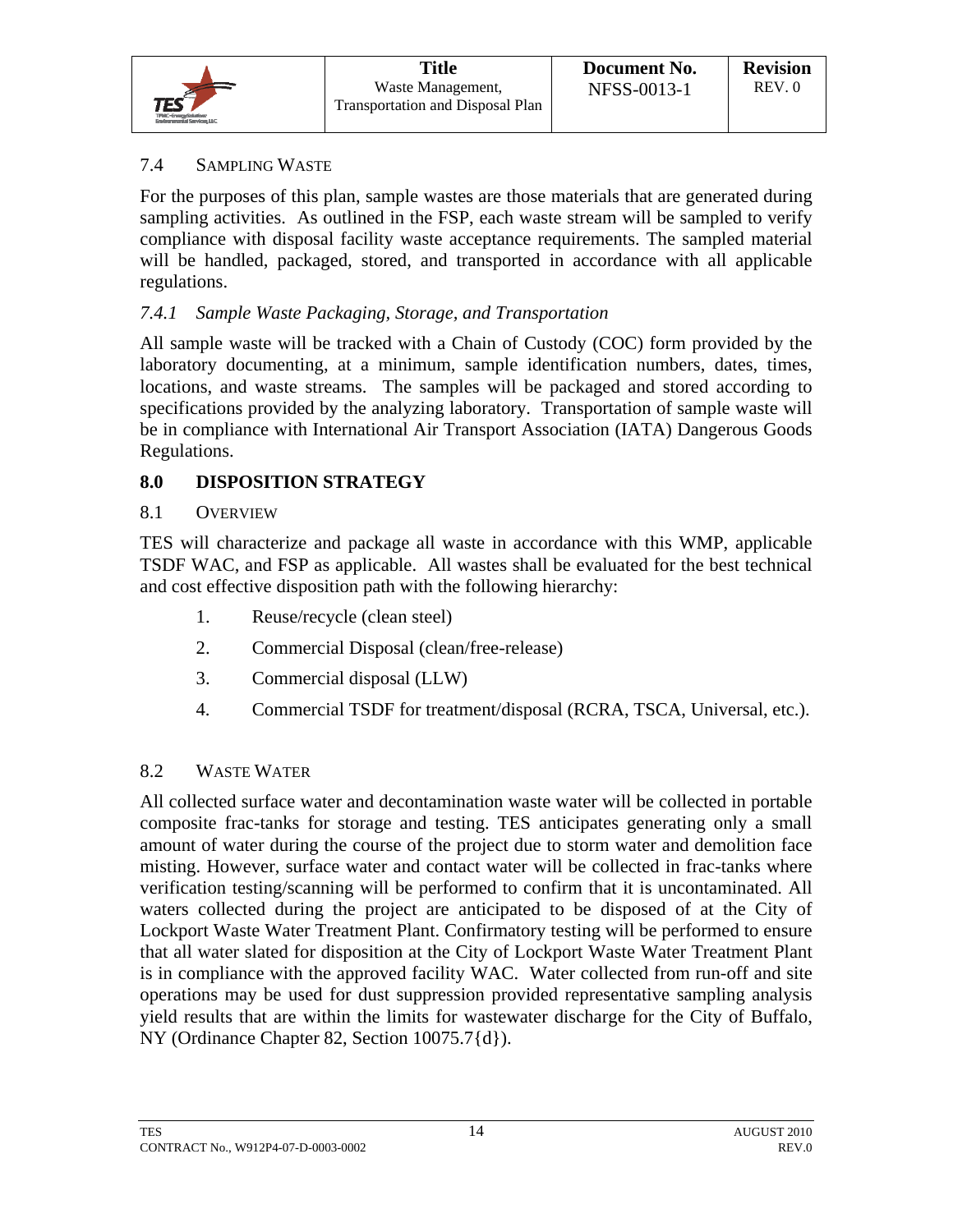## 8.3 LOW-LEVEL RADIOACTIVE WASTE (LLRW)

Low-Level Radioactive Waste that is generated during the demolition operations will be shipped to an approved disposal facility such as the Clive Bulk Waste Facility in Clive, UT. It is anticipated that one (1) waste profile will be created to handle specific wastes that will be generated as a result of this operation. All waste streams will follow the respective approval process of the TSDF, which includes the document generation, review and approval of characterization determinations, and final disposal site determination. The waste management team will begin interfacing the Clive waste acceptance team far in advance of intended shipments to insure that all administrative requirements are met prior to moving onto the next step. This process ensures that proper characterization determinations are made and that the correct waste codes are assigned to the waste stream to ensure that the CERCLA generated wastes are compliant prior to disposal. The Clive Facility, due to the low volume of waste to be generated, represents the most cost effective means of disposition for solid waste generated as a result of this project. An overview of disposition options is presented in the following sections.

#### 8.4 HAZARDOUS WASTE AND MIXED LOW-LEVEL RADIOACTIVE WASTE (MLLRW)

Though it is not anticipated that the TES will generate RCRA-regulated waste, the operations team shall sort and segregate any RCRA-regulated items/materials to minimize the amount of waste that must be treated and disposed as RCRA.

RCRA Waste shall be packaged and shipped to the Model City Waste Management facility for treatment and disposal. All appropriate authorities will be notified and all proper regulatory requirements satisfied prior to off-site shipment of any RCRAregulated material.

## 8.5 TSCA-REGULATED AND LLW

For TSCA-regulated LLW, all viable commercial options will be taken into consideration as disposition pathways. Though TSCA-regulated waste is not anticipated in high volumes (other than ACM), dependent upon the waste stream and cost considerations to the government, an appropriate TSDF will be selected. All appropriate authorities will be notified and all proper regulatory requirements satisfied prior to off-site shipment of any TSCA-regulated material. Solids that cannot be incinerated shall be managed in accordance with 40CFR761 requirements. PCB remediation waste is defined in 40CFR761.61.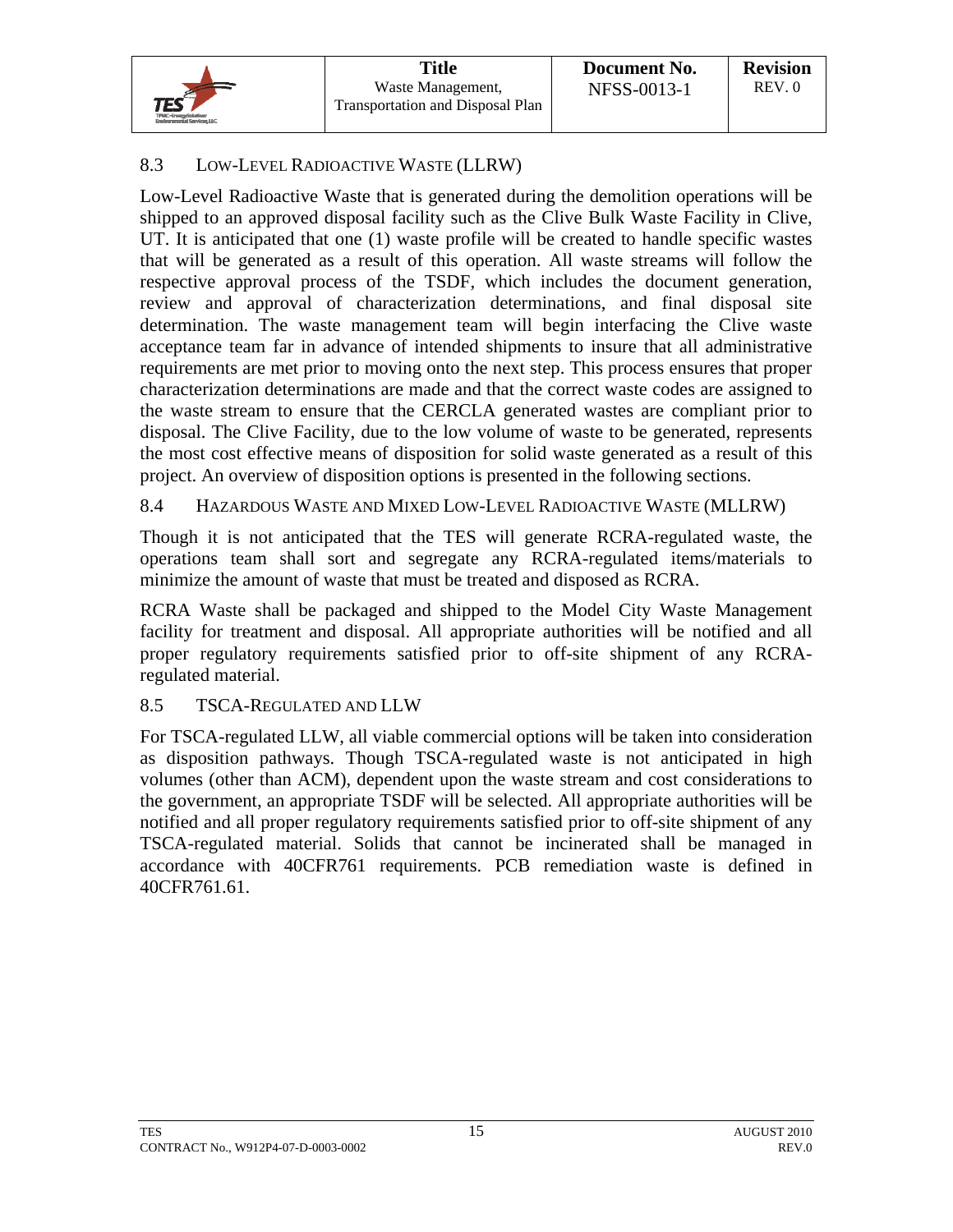|                                                                                      | <b>Title</b>                                                 | Document No. | <b>Revision</b> |
|--------------------------------------------------------------------------------------|--------------------------------------------------------------|--------------|-----------------|
| $\mathsf{TES}^{\mathsf{SP}}$<br>TPMC-Engravaminations<br>Environmental Sanvices, LLC | Waste Management,<br><b>Transportation and Disposal Plan</b> | NFSS-0013-1  | REV.0           |

|                                                             | Non-Radioactive                   |                  |                      | Radioactively Contaminated         |               |            |             |     |          |
|-------------------------------------------------------------|-----------------------------------|------------------|----------------------|------------------------------------|---------------|------------|-------------|-----|----------|
| Example Waste<br><b>Stream</b><br>by Generating<br>Activity | Discharge to<br>Outfall/<br>Sewer | Recycle/<br>POTW | Solid<br>/Industrial | <b>RCRA/Unive</b><br>$_{\rm rsal}$ | LLW (Class A) | <b>ATT</b> | <b>RCRA</b> | PCB | Asbestos |
| Mobilization/Demo<br>bilization                             |                                   |                  |                      |                                    |               |            |             |     |          |
| Wood                                                        |                                   | $\mathbf X$      |                      |                                    |               |            |             |     |          |
| Equipment                                                   |                                   | $\mathbf X$      |                      |                                    |               |            |             |     |          |
| Debris <sup>a</sup>                                         |                                   |                  | $\mathbf X$          |                                    |               |            |             |     |          |
| Sampling and<br>Characterization                            |                                   |                  |                      |                                    |               |            |             |     |          |
| Contact waste from<br>sampling                              |                                   |                  |                      |                                    | X             |            |             |     |          |
| Debris from<br>Sampling                                     |                                   |                  |                      |                                    | $\mathbf X$   |            |             |     | X        |
| Abatement                                                   |                                   |                  |                      |                                    |               |            |             |     |          |
| Debris                                                      |                                   |                  | X                    |                                    |               |            |             |     | X        |
| Equipment                                                   |                                   |                  | $\mathbf X$          |                                    |               |            |             |     |          |
| Switches/Ballast                                            |                                   |                  |                      | $\mathbf X$                        |               |            |             |     |          |
| Free Liquids from<br>trenches                               |                                   |                  |                      |                                    |               | X          |             |     |          |
| Storm water                                                 |                                   | X                |                      |                                    |               |            |             |     |          |
| Demolition                                                  |                                   |                  |                      |                                    |               |            |             |     |          |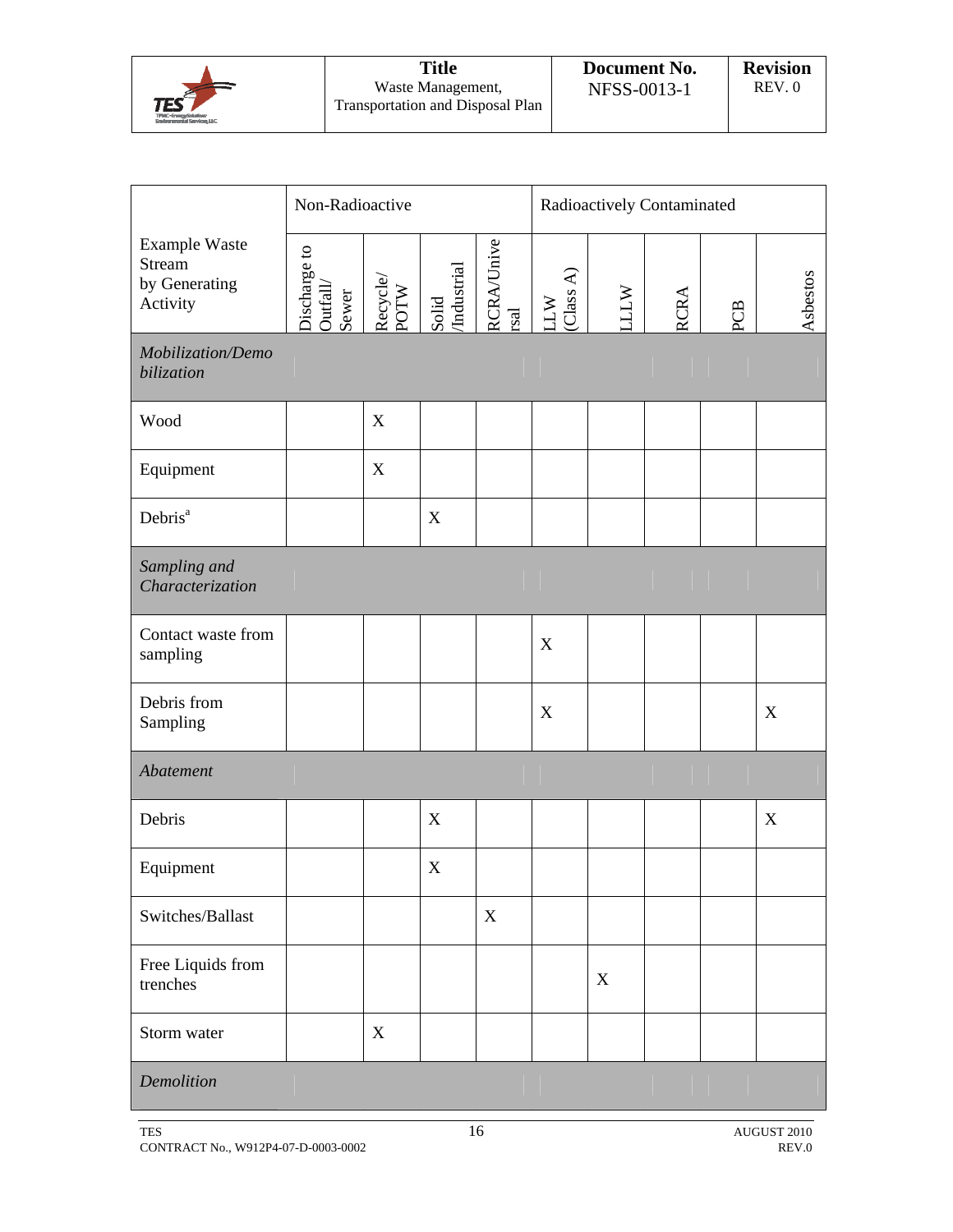

| <b>Title</b>                     |
|----------------------------------|
| Waste Management,                |
| Transportation and Disposal Plan |

|                                                                    | Non-Radioactive                   |                           |                           |                                    | Radioactively Contaminated             |            |             |     |                           |          |
|--------------------------------------------------------------------|-----------------------------------|---------------------------|---------------------------|------------------------------------|----------------------------------------|------------|-------------|-----|---------------------------|----------|
| <b>Example Waste</b><br><b>Stream</b><br>by Generating<br>Activity | Discharge to<br>Outfall/<br>Sewer | Recycle/<br>POTW          | Solid<br>/Industrial      | <b>RCRA/Unive</b><br>$_{\rm rsal}$ | $\left( Class\ A\right)$<br><b>WTT</b> | <b>WTT</b> | <b>RCRA</b> | PCB |                           | Asbestos |
| <b>Storm Water</b>                                                 |                                   | $\mathbf X$               |                           |                                    |                                        |            |             |     |                           |          |
| Construction<br>Debris                                             |                                   |                           | $\mathbf X$               |                                    |                                        |            |             |     |                           |          |
| Clean Steel                                                        |                                   |                           | $\mathbf X$               |                                    |                                        |            |             |     |                           |          |
| <b>Contaminated Steel</b>                                          |                                   |                           |                           |                                    | X                                      |            |             |     |                           |          |
| Siding                                                             |                                   |                           |                           |                                    |                                        |            |             |     | $\boldsymbol{\mathrm{X}}$ |          |
| <b>Secondary Streams</b>                                           |                                   |                           |                           |                                    |                                        |            |             |     |                           |          |
| Equipment                                                          |                                   | $\boldsymbol{\mathrm{X}}$ |                           |                                    |                                        |            |             |     |                           |          |
| Work area<br>boundary control<br>waste                             |                                   |                           | $\boldsymbol{\mathrm{X}}$ |                                    |                                        |            |             |     |                           |          |
| Packaging                                                          |                                   |                           | $\mathbf X$               |                                    | $\mathbf X$                            |            |             |     |                           |          |
| <b>PPE</b>                                                         |                                   |                           |                           |                                    | $\mathbf X$                            |            |             |     |                           |          |
| Decontamination<br>Liquid                                          |                                   | $\boldsymbol{\mathrm{X}}$ |                           |                                    |                                        |            |             |     |                           |          |
| Sanitary Waste                                                     |                                   |                           | $\mathbf X$               |                                    |                                        |            |             |     |                           |          |

a. Debris is a RCRA term defined as "solid material exceeding a 60-mm particle size that is: a manufactured object, or plant or animal matter, or natural geologic material."

b. Sanitary wastes will be picked up for discharge to clean landfill.

LLW = low-level waste. RCRA = Resource Conservation and Recovery Act.

PCB = polychlorinated biphenyl.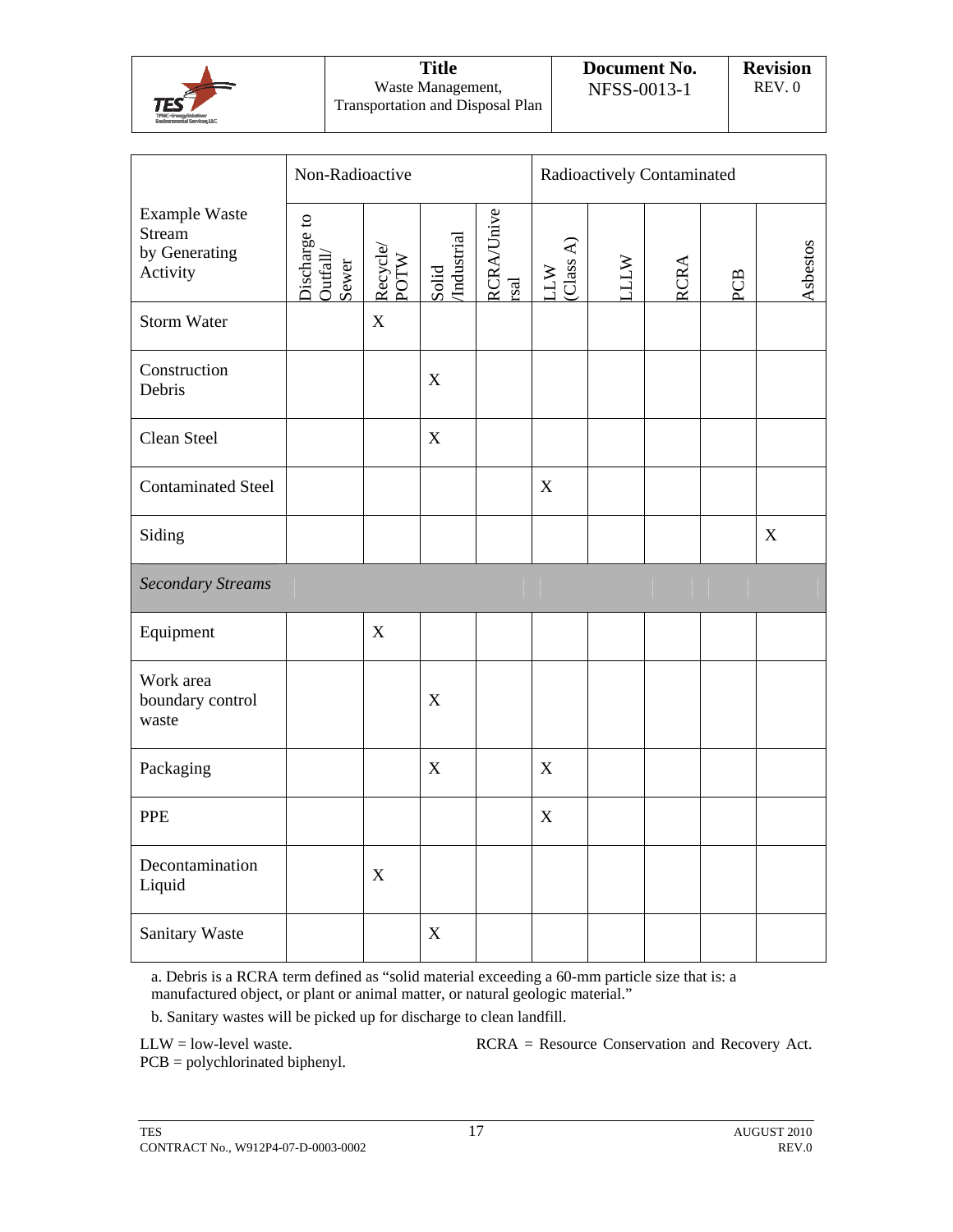

## **9.0 OFF-SITE ANALYSIS QUALITY ASSURANCE AND DATA QUALITY OBJECTIVES**

In order to ensure that quality radiological and hazardous data necessary to accurately characterize waste awaiting disposal is obtained, data quality objectives have been established in reference to, and discussed in detail within the Field Sampling Plan (FSP) and QAPP.

The data obtained from this characterization effort will be used to direct the disposal of waste in accordance with the WAC of the chosen disposal sites. All waste streams, outlined in Section 7.0, will be characterized in accordance with the requirements outlined in the FSP by a certified laboratory in accordance with the waste disposal facility WAC to ensure accurate disposition.

#### **10.0 WASTE DISPOSITION**

Estimated waste quantities and guidance for disposal and/or recycling are provided below:

#### 10.1 WASTE QUANTITY ESTIMATES

The NFSS Bldg 401 was built consisting of structural steel and concrete forming a two story building with 100,000  $\text{ft}^2$  under the roof. An estimated 6,000 tons of material is expected to be removed from the site. The following lists the estimated quantities of material to be removed:

| <b>Waste Stream</b><br>Classification | Description                                    | <b>Estimated</b><br>Waste<br>Volume                    | Packing<br><b>Methods</b>         | <b>Estimated</b><br>Container<br><b>Needs</b> | <b>TSDRF</b>                       |
|---------------------------------------|------------------------------------------------|--------------------------------------------------------|-----------------------------------|-----------------------------------------------|------------------------------------|
| Debris – Clean                        | Construction and<br><b>Demolition Debris</b>   | $150$ tons $+$<br>3600 tons for<br>beneficial<br>reuse | Dump Truck                        | 150 covered<br>dump trucks                    | Modern<br>Landfill                 |
| $ACM/Asbestos -$<br>Non-friable       | Transite siding and<br>interior ACM            | $100$ tons                                             | Intermodal                        | $4 \times 40'$<br>intermodal                  | Modern                             |
| Waste Water -<br>Clean                | Contact/Surface/<br>and Decon. Water           | $\sim$ 2000 gal.                                       | Poly. Frac.<br>Tank/Vac.<br>Truck | $4 \times 500$ gal<br>tanks                   | City of<br>Lockport<br><b>POTW</b> |
| $LLRW - Class A$                      | <b>Contaminated Steel</b><br>and Debris        | 90 tons                                                | Intermodal                        | $4 \times 20'$<br>intermodal                  | Clive Bulk<br>Waste Fac.           |
| $Steel - Clean$                       | Steel for recycle                              | 800 tons                                               | Intermodal                        | $28 \times 40'$<br>intermodal                 | Niagara<br>Metals                  |
| Universal<br>Waste/RCRA               | Hazardous light<br>ballasts, switches,<br>etc. | 6 tons                                                 | B-25 container                    | $2 \times B - 25$<br>boxes                    | <b>CWM</b>                         |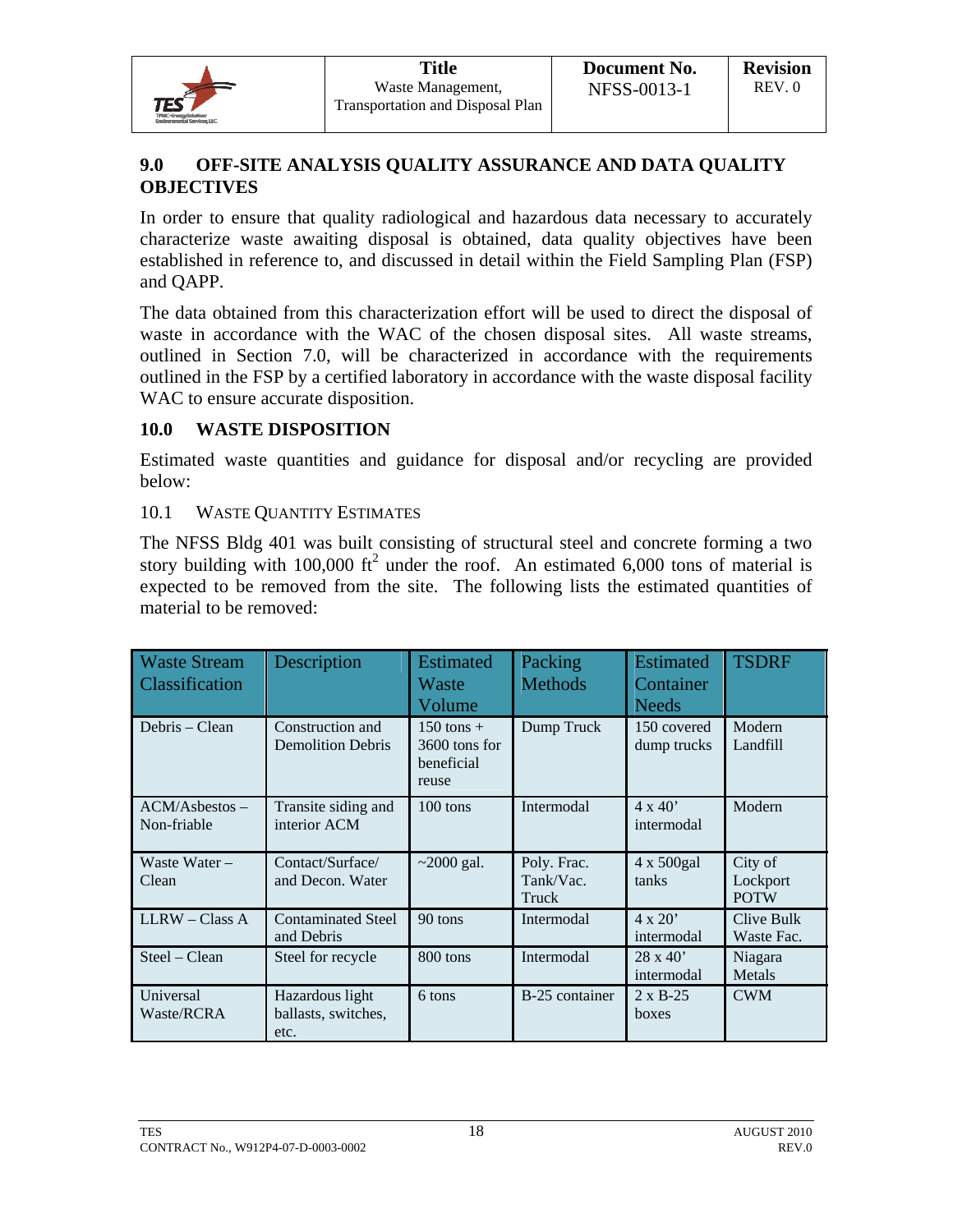#### 10.2 PROCESSING AND RECYCLING

Any waste materials to be considered for processing or recycling are required to meet the requirements detailed in CS-RS-PR-006, Unconditional Release of Tools, Equipment, and Waste Materials from Projects. If identified as meeting the release criteria, arrangements will be made with a local processing or recycling center (e.g., Modern, Niagara Metals) for disposition provided by Energy Solutions and USACE approve the receiving facility.

#### 10.3 WASTE DISPOSAL

Non-radioactive wastes that meet the requirements outlined in CS-RS-PR-006, Unconditional Release of Tools, Equipment, and Waste Materials from Projects, will be dispositioned in accordance with local and state requirements associated with area land disposal facilities.

Release of equipment and packages from the site to unrestricted areas will meet the requirements outlined in CS-RS-PR-006, Unconditional Release of Tools, Equipment and Waste Materials from Projects.

All hazardous waste generated as a result of this activity will be handled, packaged, transported, and disposed of in accordance with Sections 6.0 and 11.0 of this plan.

#### **11.0 WASTE CERTIFICATION**

A Certificate of Destruction, Disposal, or Placement is required for all FUSRAP wastes disposed of off-site. These certificates will provide a complete record of the final disposition of the wastes. The certificates will identify the individual quantities of material received at the disposal facility, the disposal method, and location where the material is finally placed after disposal.

## **12.0 SPILL CONTINGENCY PLAN**

Throughout the course of the project, TES will implement a Spill Contingency Plan (Attachment A). This plan describes the measures that shall be taken to prevent, control, and clean up spills of oil, hazardous materials, and other pollutants. It also identifies the potential sources of pollution that may reasonably be expected to affect the quality of storm water at the site.

## **13.0 PROBLEM IDENTIFICATION AND CORRECTIVE ACTIONS**

#### 13.1 TRACKING AND CORRECTIVE ACTIONS

TES will implement a program to track issues, corrective actions, and incorporate lessons learned to prevent recurrence. This program is described in further detail in the Construction Quality Management plan.

#### 13.2 STOP WORK AUTHORITY

TES will implement a project philosophy based on the U.S. Department of Energy's Integrated Safety Management System across all activities, including plans/procedures that will ensure waste is managed with consideration to the following objectives: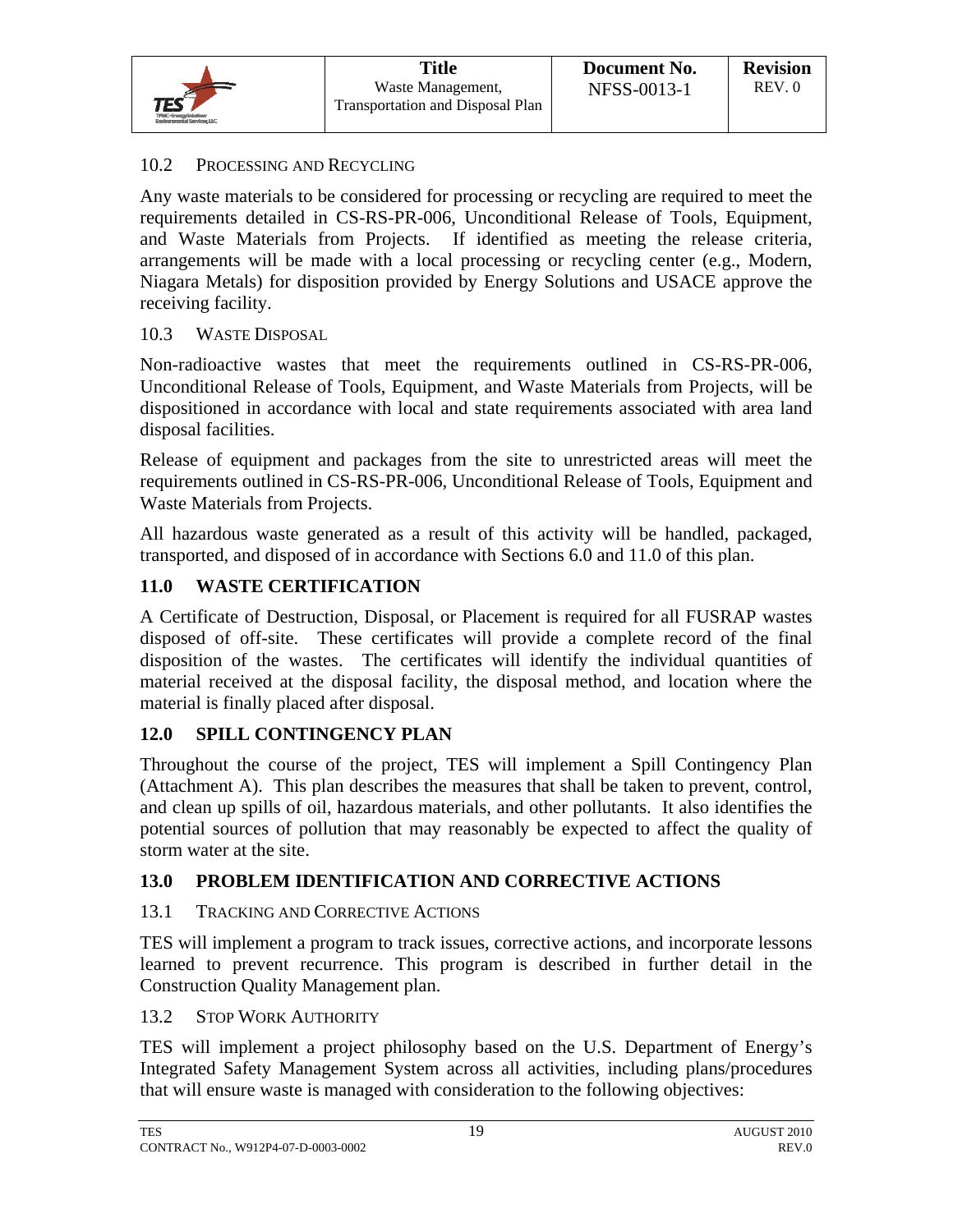Protect the public from exposure to radiation from radioactive materials

Protect the environment

Protect workers, including following requirements for radiation protection.

TES workers have the authority to stop work when the task poses an imminent risk to the individual or the environment.

## **14.0 MANAGEMENT AND INDEPENDENT ASSESSMENTS**

#### 14.1 MANAGEMENT ASSESSMENTS

TES has established a formalized management assessment process to evaluate the adequacy and effectiveness of procedure implementation, work performance, and contract performance deliverables and expectations. This assessment process requires managers at every level to assess the performance of the activities assigned to their function and document their observations and findings.

#### 14.2 INDEPENDENT ASSESSMENTS

Independent assessments (or audits) are routinely planned, scheduled, and conducted to evaluate compliance with environmental, health, safety, quality, and regulatory requirements, the adequacy of work performance, and to promote continuous improvement. These planned assessments are separate from and in addition to management assessments. Assessment schedules, and the allocation of resources needed to meet these schedules, are based on the status, hazard, and complexity of the activity or process being assessed. Schedule flexibility allows performance of additional assessments of TES activities for identified areas of concern. The assessment process includes follow-up by project management to assure corrective actions are implemented when deficiencies are identified.

## **15.0 REFERENCES / ATTACHMENTS**

## **Regulations**

EPA, 2004, Test Methods for Evaluating Solid Waste, Physical/Chemical Methods, Update IIIB, November

Executive Order 12856, *Federal Compliance with Right-to-Know Laws and Pollution Prevention Requirements* 

Executive Order 13101, *Greening the Government through Waste Prevention, Recycling, and Federal Acquisition* 

Executive Order 13423, *Strengthening Federal Environmental, Energy, and Transportation Management*

Executive Order 13514, *Federal Leadership in Environmental, Energy, and Economic Performance*

Solid Waste Management Act of 1968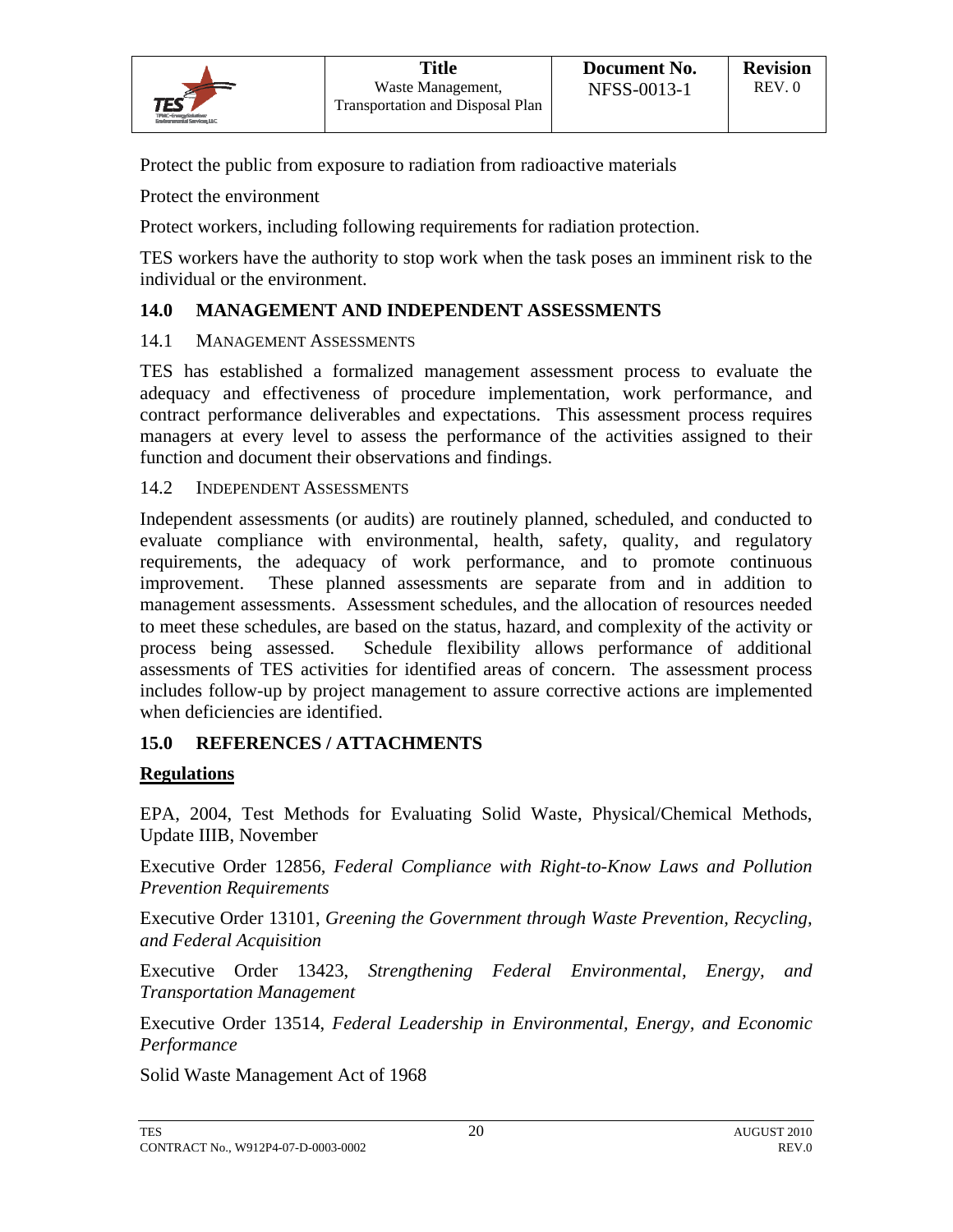10 CFR Part 71, Nuclear Regulatory Commission, "Packaging and Transportation of Radioactive Material"

10 CFR Part 830, Department of Energy, "Nuclear Safety Management"

29 CFR Part 1910, Occupational Safety and Health Administration, Subpart H, "Hazardous Materials"

29 CFR Part 1910, Occupational Safety and Health Administration, Subpart N, "Materials Handling and Storage"

29 CFR Part 1926, Occupational Safety and Health Administration, "Safety and Health Regulations for Construction"

40 CFR Parts 260-265, Environmental Protection Agency (EPA), Resource Conservation and Recovery Act (RCRA)

49 CFR Parts 100-185, Research and Special Programs Administration

#### **Applicable Procedures**

CP-PG-WI-002, Container Inspection

CP-SF-110, Storage and Inspection of Radiological/RCRA Hazardous Waste (Mixed Wastes)

CP-WM-PN-701, Universal Waste Management Plan

CS-FO-PR-002, Calibration and Maintenance of Radiological Survey and Sampling Equipment Procedure

CS-RS-PG-002, Respiratory Protection Program

CS-RS-PR-006, Unconditional Release of Tools, Equipment, and Waste Materials from Projects

CS-WM-PG-001, Radioactive materials Management Program for Commercial Services Projects

CS-WM-PR-002, Procedure for Transportation of RAM and LLRW from Project Sites

#### **Attachments**

ATTACHMENT A – Spill Contingency Plan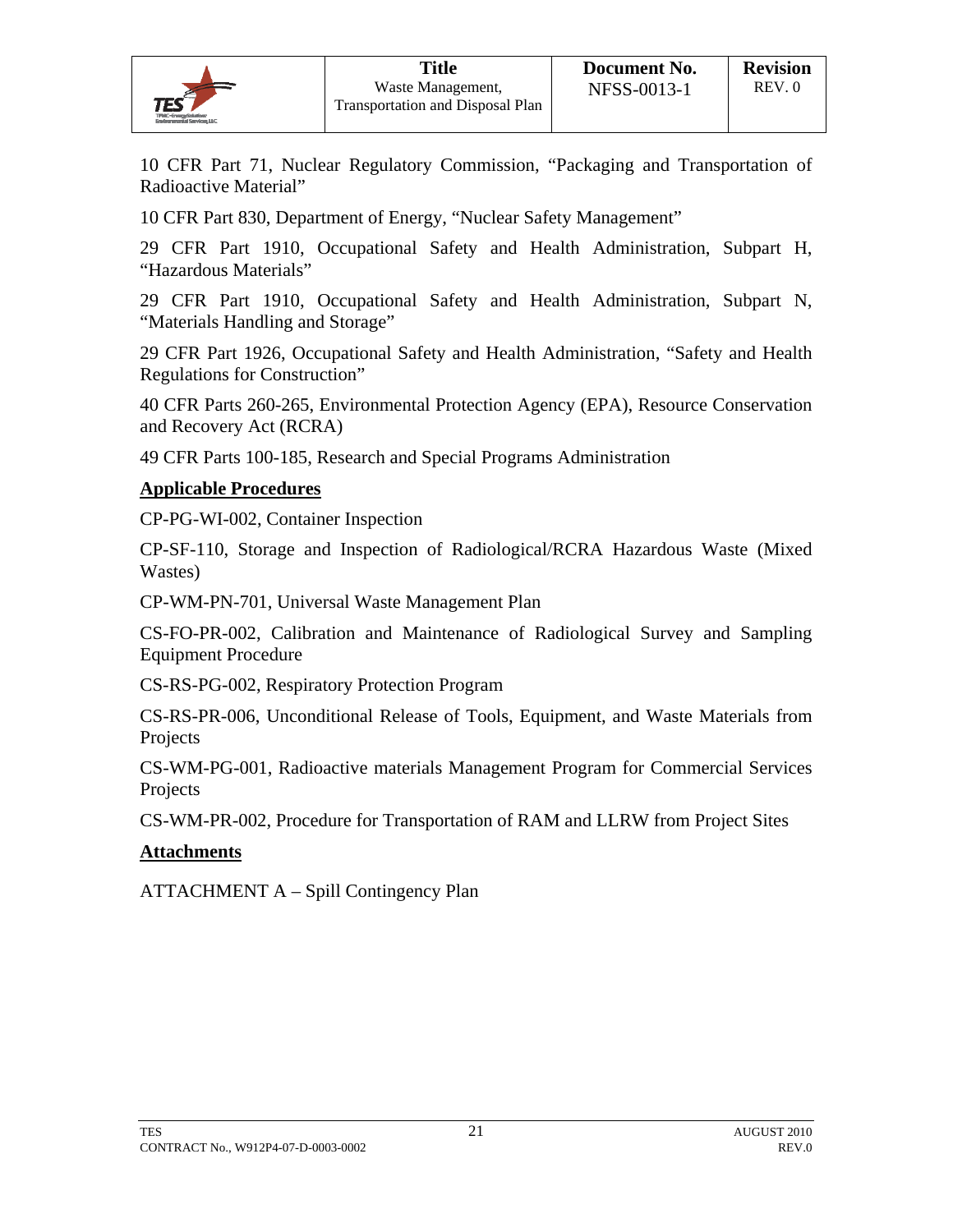

## ATTACHMENT A

## **Spill Contingency Plan**

## **1.0 PURPOSE AND SCOPE**

This Spill Contingency document is a coordinated plan that describes the measures that shall be taken to prevent, control, and clean up spills of oil, hazardous materials, and other pollutants. It also identifies potential sources of pollution that may reasonably be expected to affect the quality of storm waster at the site.

#### **2.0 GENERAL**

- 2.1 DEFINITIONS
	- *Best Management Practices (BMPs)* **–** Measures or practices used to reduce the amount of pollution entering surface water, air, land, or groundwater. BMPs may take the form of a process, activity, or physical structure.
	- *Discharge* Discharge of a pollutant, which means the addition of any "pollutant(s)" to "waters of the state" from any "point source" including, but not limited to, any spilling, leaking, pumping, pouring, emitting, emptying, or dumping.
	- *Emergency Response Coordinator* **–** Designated person accountable for spill prevention and response preparation.
	- *Harmful Quantity* Discharges of oil that: (a) violate applicable water quality standards or (b) cause a film or sheen upon or discoloration of the surfaces of the water or adjoining shorelines or cause a sludge or emulsion to be deposited beneath the surface of the water or upon adjoining shorelines.
	- *Material handling* **–** Storage, loading, unloading, transportation, or conveyance of any raw material, intermediate product, finished product, by-product, or waste product.
	- *Oil* Oil of any kind or in any form including, but not limited to, petroleum, fuel oil, sludge, oil refuse, and oil mixed with wastes other than dredged spoil.
	- *Point Source* Any discernible, confined, and discrete conveyance, such as a pipe, ditch, channel, etc., from which pollutants are or may be discharged into waters of the state.
	- **Potential Discharge –** Any incident or other circumstance which constitutes a substantial threat of oil to be discharged.
	- *Significant Materials* **–** Includes, but is not limited to, raw materials, fuels, solvents, detergents, hazardous substances, fertilizers, pesticides, and waste products that have the potential to be release with storm water discharges.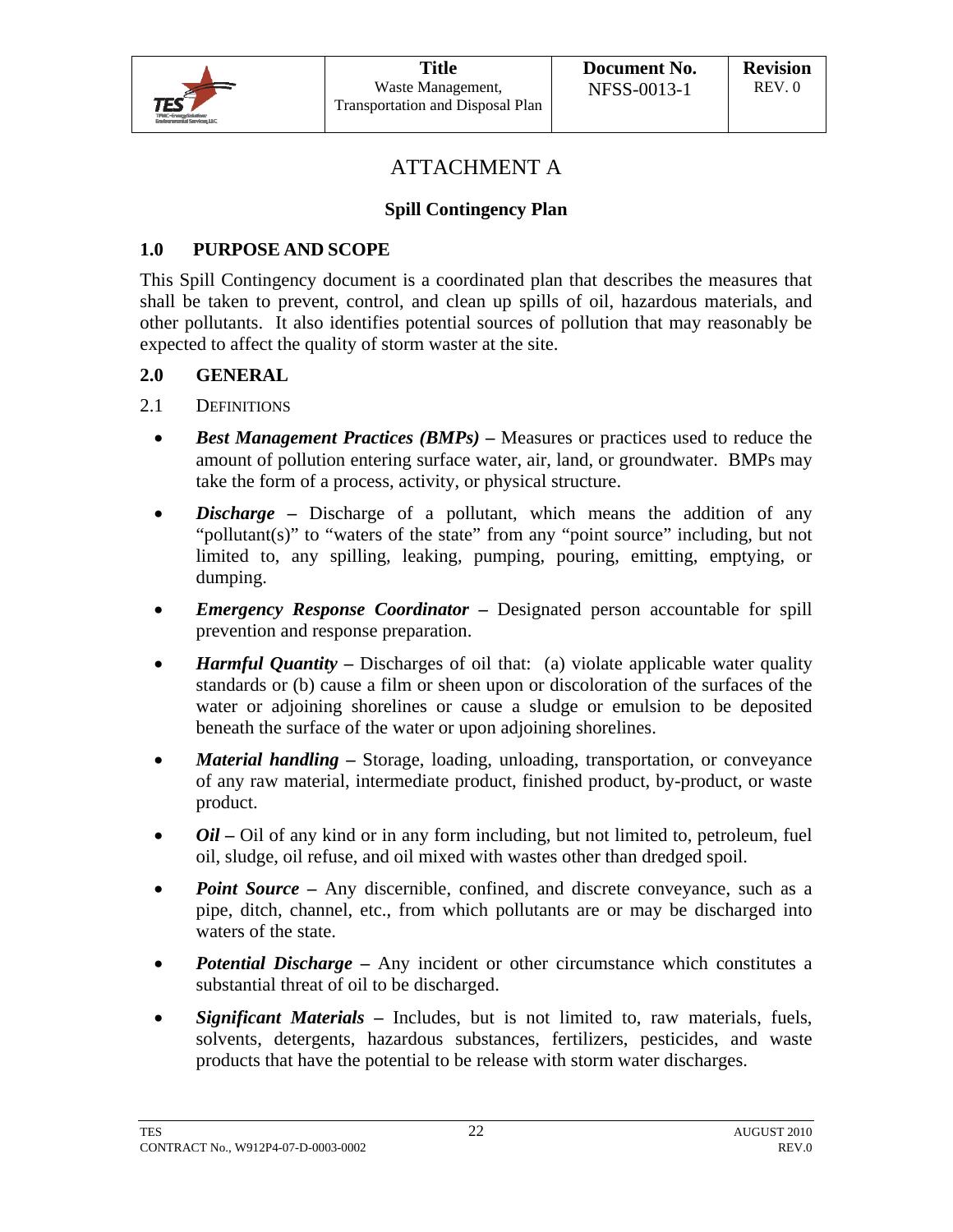- **Spill Contingency Plan** A series of steps and activities to (1) identify sources of pollution or contamination on a site and (2) select and carry out actions that prevent or control the pollution of storm water discharges.
- *Storm Water* Storm water runoff, snowmelt runoff, and surface runoff and drainage.
- 2.2 RESPONSIBILITIES

## **Project Manager –**

- Ensure personnel are trained regarding associated hazards of the materials used and appropriate spill response procedures.
- Coordinate emergency activities relating to control and cleanup of a hazardous material to minimize any hazards to personnel or the environment
- Are familiar with the contents of the Spill Contingency Plan
- Ensure personnel are trained in the appropriate spill control procedures in accordance with the Spill Contingency Plan.

## **Project Personnel –**

- Are aware of the circumstances and situations that may contribute to oil spills and leaks.
- Develop adequate understanding of the Spill Contingency Plan, including known spill events, potential malfunctioning components on equipment, and the most recent spill control developments.
- Understand how to deal with spills, leaks, and other potential emergencies involving significant materials, including oils and petroleum products.

## **Radiation Control Manager (RCM) –**

 Notifies the appropriate regulatory agencies of reportable spills of radioactive material.

## **3.0 SITE INFORMATION**

3.1 SITE INFORMATION

Owner: Buffalo USACE Location: Town of Lewiston, Niagara County, NY Telephone: 716-879-4268

- 3.2 SITE CONTACTS
	- Harold Leggett, Buffalo USACE Construction Inspector, (716) 609- 0538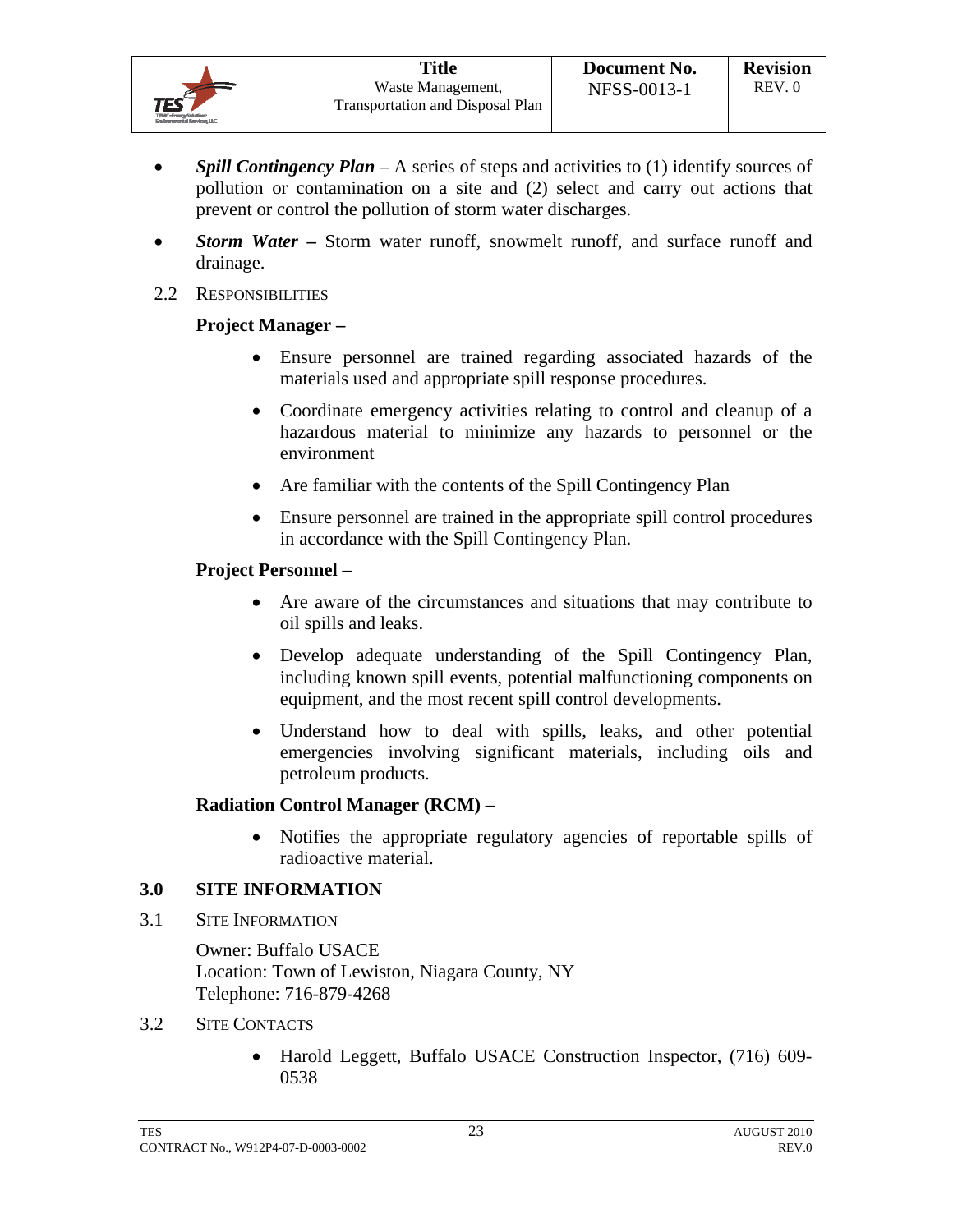#### • Brian Steils, Buffalo USACE COR, (716) 879-4421

## **4.0 DESCRIPTION OF POTENTIAL POLLUTANT SOURCES**

#### 4.1 SUMMARY OF POTENTIAL POLLUTANT SOURCES

An evaluation of the site found the following sources to present potential sources of pollutants:

#### **Vehicle and Equipment Maintenance**

To complete the contract Scope of Work, the project will have several specific pieces of equipment on the site including shears, forklifts, etc. Maintenance for these vehicles will be conducted on site in a designated area. Leaks and spills of motor oil, hydraulic fluids, coolants, and other lubricants pose potential sources of pollutants.

#### **Transfer Operations**

During filling operations by outside vendors and the transfer of fuels into containers or vehicle tanks by on-site personnel, there is a potential for spillage or leaks of petroleum products onto the pavement.

#### **Loading and Unloading Areas**

Loading and unloading of waste materials will be performed in a designated area on site. Conveyances will be loaded and unloaded using material handling vehicles.

#### **Outdoor Storage of Radioactive Materials**

Waste containers that are strong tight will be utilized and stored in a designated area on site. These containers may be steel or plastic drums and boxes and may contain dry active waste, waste liquids, or radioactive materials.

#### 4.2 INVENTORY OF EXPOSED MATERIALS

Chemicals, oil and petroleum products, and wastes that are stored on site will be in strong tight containers or covered areas. An inventory of chemicals stored on site will be available. Flammable liquids and aerosols will be stored in flammable storage cabinets. Other liquid materials will be stored over secondary containment. Products (i.e. chemicals, oil, etc.) will be stored as recommended by manufacturer.

## **5.0 MEASURES AND CONTROLS – BEST MANAGEMENT PRACTICES**

#### 5.1 GOOD HOUSEKEEPING

Good housekeeping requires the maintenance of a clean and orderly project site.

#### 5.2 VEHICLE AND EQUIPMENT STORAGE AREAS

Material handling vehicles and other equipment used on site will be stored or parked in a designated area. Dry cleanup methods such as drip pans, absorbent, and absorbent pads will be used for vehicles leaking fluids.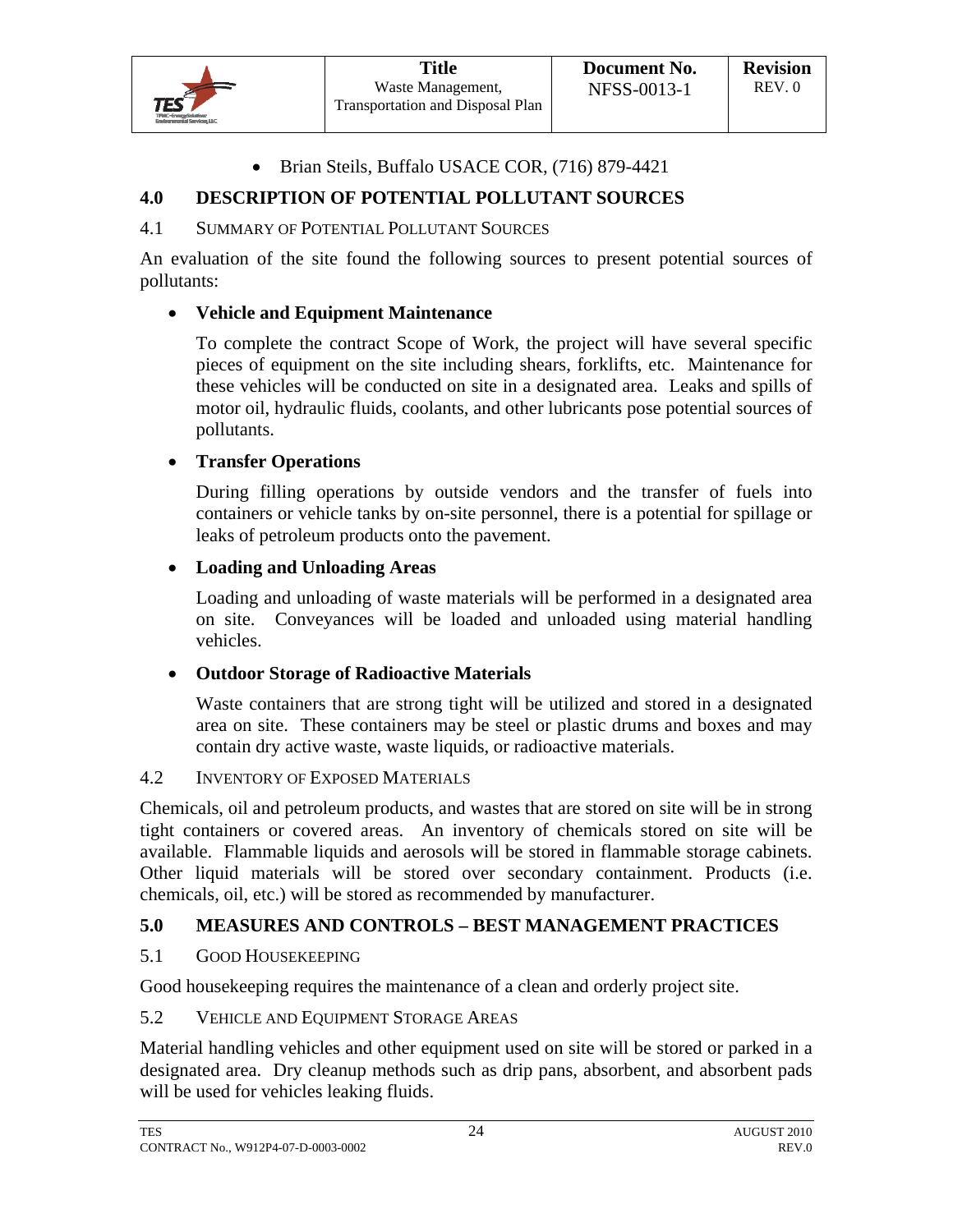#### 5.3 FUELING AREA AND OPERATIONS

Fuels used will be brought on site by outside vendors. When unloading oil and other petroleum products, the following will be implemented:

- Fill tanks to less than 80% capacity.
- Avoid topping off tanks during filling operations.
- Ensure that a spill kit is accessible during the transfer operation.
- Contain and clean up spills and leaks immediately.

## 5.4 EMPLOYEE TRAINING

Employee awareness training of information contained in this plan shall be conducted prior to working in impacted areas. Training shall include, but is not limited to:

- Summary of this plan.
- Spill prevention, response, and control procedures.
- Fueling procedures.
- Housekeeping practices.

## 5.5 MANAGEMENT OF RUNOFF

The site will utilize practices and structures for controlling, diverting, and managing storm waster runoff. These items are discussed in detail in the Demolition Plan.

## **6.0 EMERGENCY RESPONSE PROCEDURES**

## 6.1 SPILL CLASSIFICATION

Classifying the magnitude of a spill is necessary to determine the appropriate level of response. Spill level (I, II, or III) is based upon the following considerations:

- Type of spill,
- Extent of personnel, environment, and property affected,
- Level of expertise required to respond to or abate the spill,
- Extent of personnel evacuation,
- Cleanup and decontamination requirements.

## **Level I Spill**

A Level I Spill is a spill that normally would not constitute an emergency but which indicates a potential safety or environmental problem exists at the site. These spills can usually be contained or abated utilizing equipment and personnel immediately available at the location. Examples include non-hazardous or small volume spills, drips, and small leaks that do not migrate from the operating area of the site.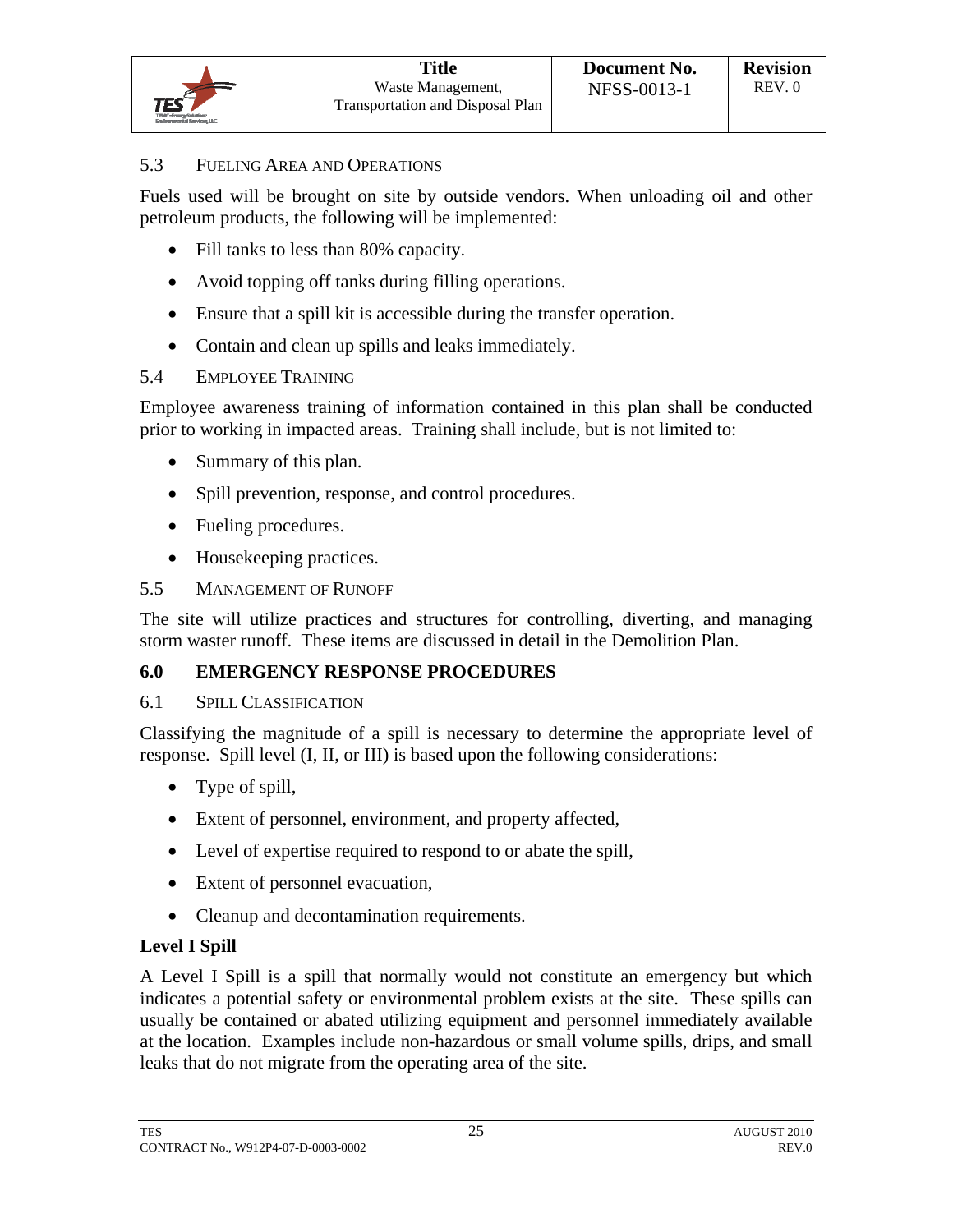| Н<br>÷        |  |
|---------------|--|
| TRIC-B<br>dC. |  |

## **Level II Spill**

A Level II Spill is a spill where actual conditions may affect the safety or health of employees, protection of the environment, or the safeguarding of the facility. Emergency response personnel are activated or available for activation depending on the type and severity of the spill. Level I Spills may be upgraded to Level II Spills.

Examples include hazardous material spills, spills of significant materials, chemical releases, spills that ignite, and spills that migrate from the operating area of the site into storm drains.

## **Level III Spill**

A Level III Spill constitutes a major emergency requiring response from off-site emergency teams. Level I or II Spills may be upgraded to Level III.

Examples include significant spills, spills related to natural disasters, large hazardous spills, spills resulting in an explosion or large-scale fire, and spills that migrate outside the facility fence line.

6.2 RESPONSE TO A SPILL

Spills response actions will be dictated by the classification of a spill.

## **WARNING**

**Response to spills shall depend on personal level of training and the magnitude of the spill. Personnel shall only perform those functions for which they have been trained.** 

## **Level I Spill Response Actions:**

- a) Stop the spill if possible.
- b) Clear the affected area.
- c) Apply absorbents to prevent the migration of the spill.
- d) Clean up the spill immediately.
- e) Properly dispose of spill cleanup wastes.

## **Level II and III Spill Response Actions**

- a) Stop the spill if possible.
- b) Notify others in the immediate area.
- c) Implement the Emergency Response Plan.
- 6.3 SPILL RESPONSE EQUIPMENT

Spill response equipment will be located on site. Spill response equipment includes, but is not limited to, the following items:

• Fire Extinguishers